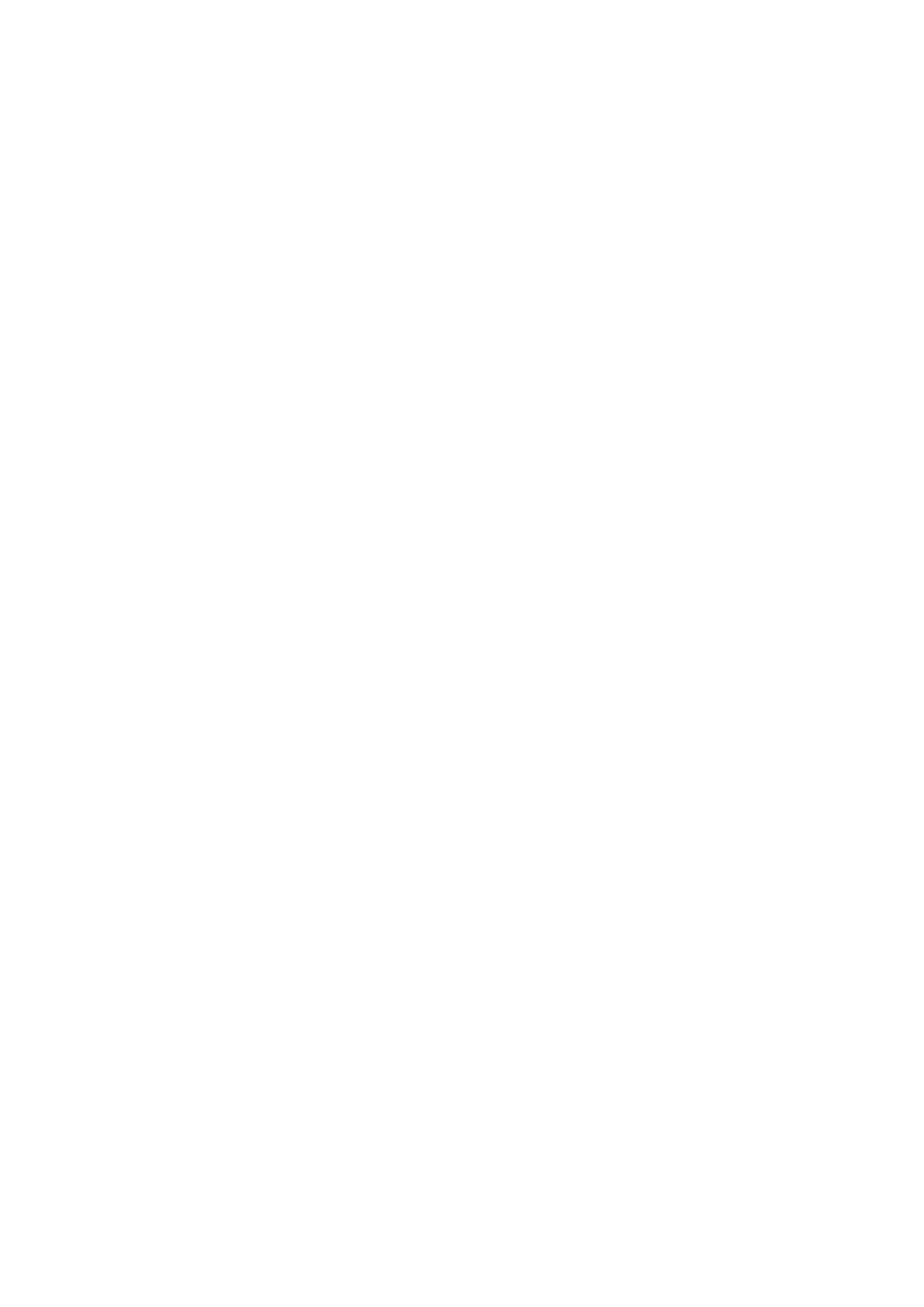# Online Arbitration in Theory and in Practice:

*A Comparative Study of Cross-Border Commercial Transactions in Common Law and Civil Law Countries*

By Ihab Amro

Cambridge **Scholars** Publishing

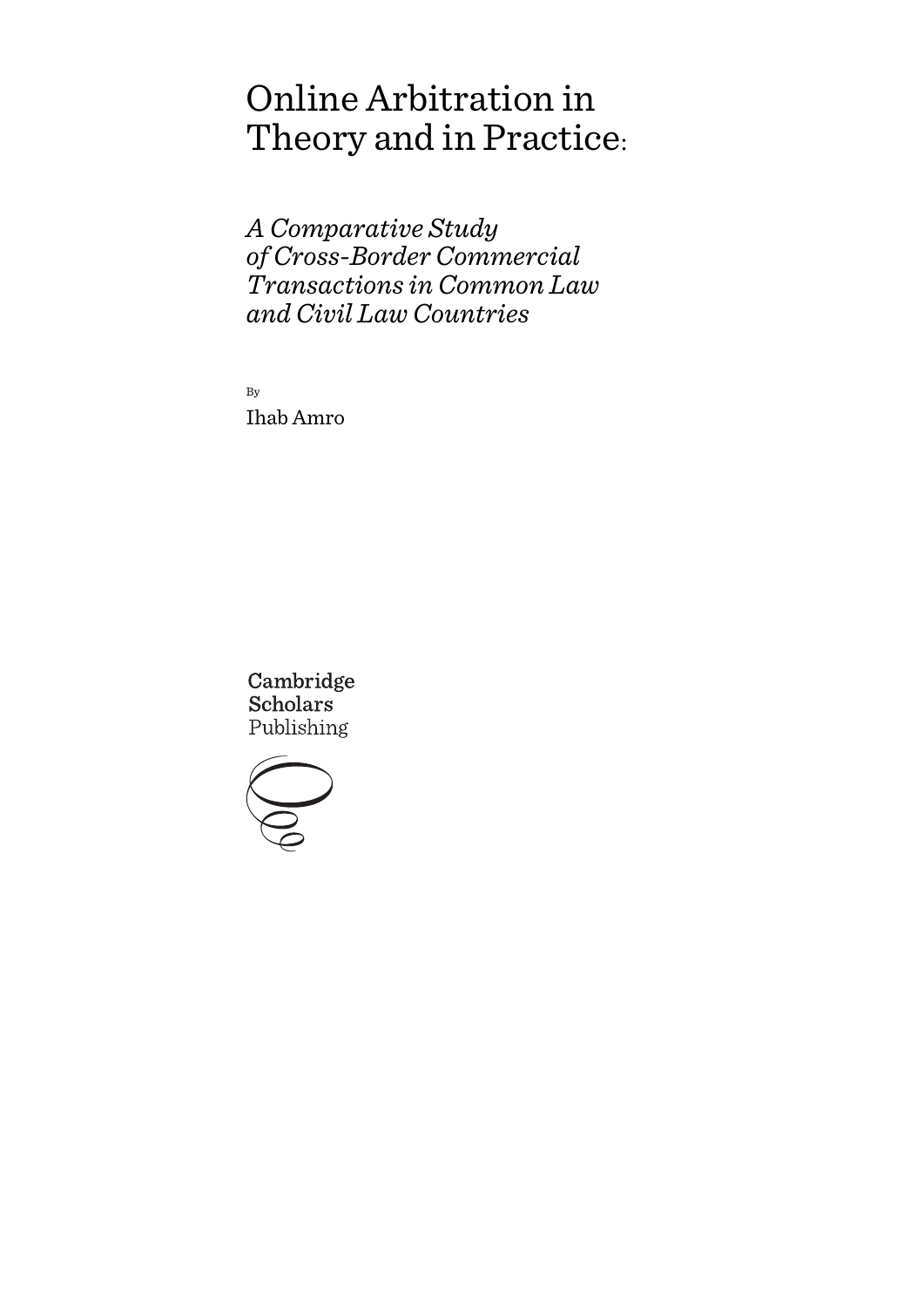Online Arbitration in Theory and in Practice: A Comparative Study of Cross-Border Commercial Transactions in Common Law and Civil Law Countries

By Ihab Amro

This book first published 2019

Cambridge Scholars Publishing

Lady Stephenson Library, Newcastle upon Tyne, NE6 2PA, UK

British Library Cataloguing in Publication Data A catalogue record for this book is available from the British Library

Copyright © 2019 by Ihab Amro

All rights for this book reserved. No part of this book may be reproduced, stored in a retrieval system, or transmitted, in any form or by any means, electronic, mechanical, photocopying, recording or otherwise, without the prior permission of the copyright owner.

ISBN (10): 1-5275-1591-5 ISBN (13): 978-1-5275-1591-8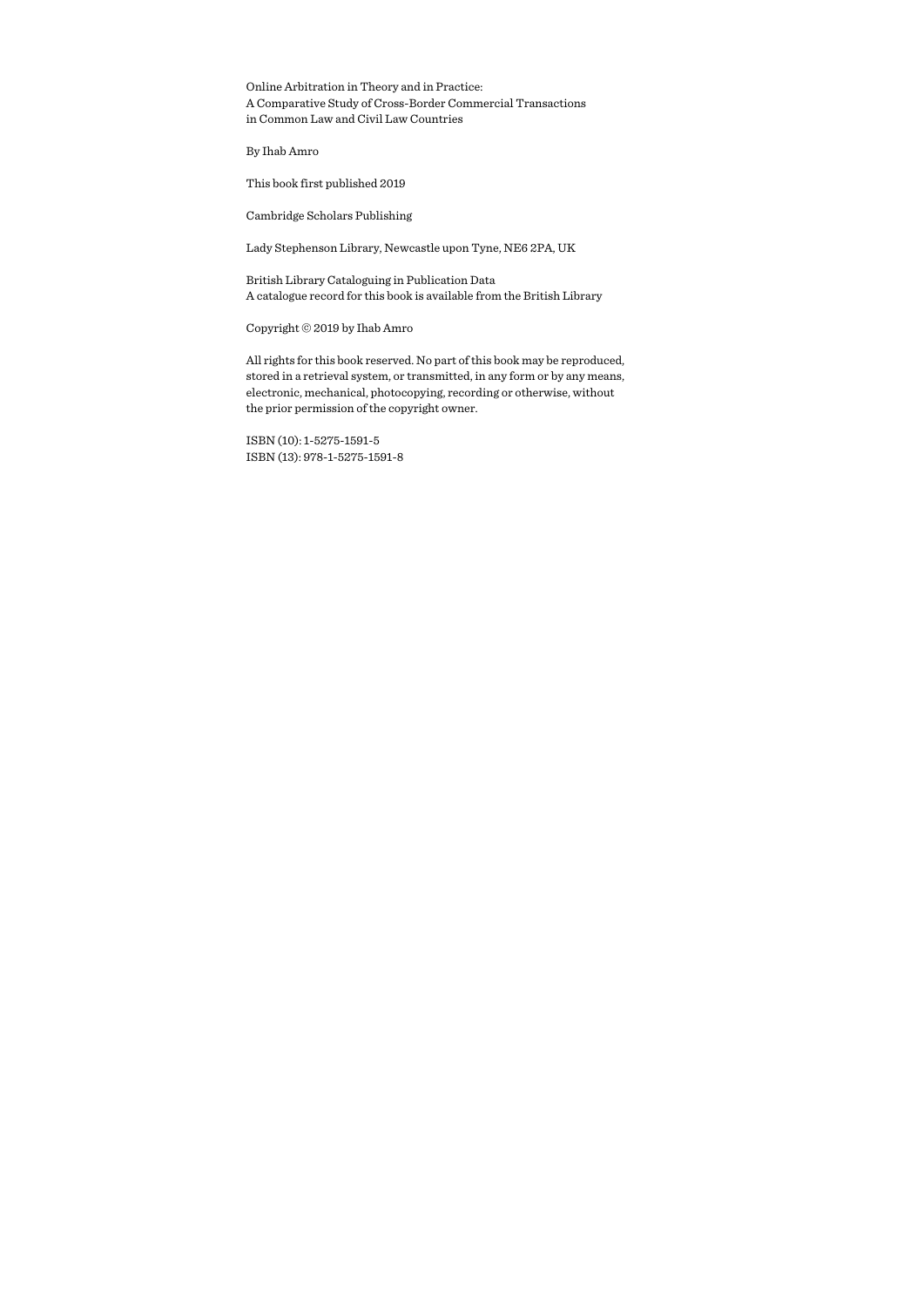To the soul of my sister Rania

To my parents

To the olive tree in the holy land

To humanity

To the new generation in this world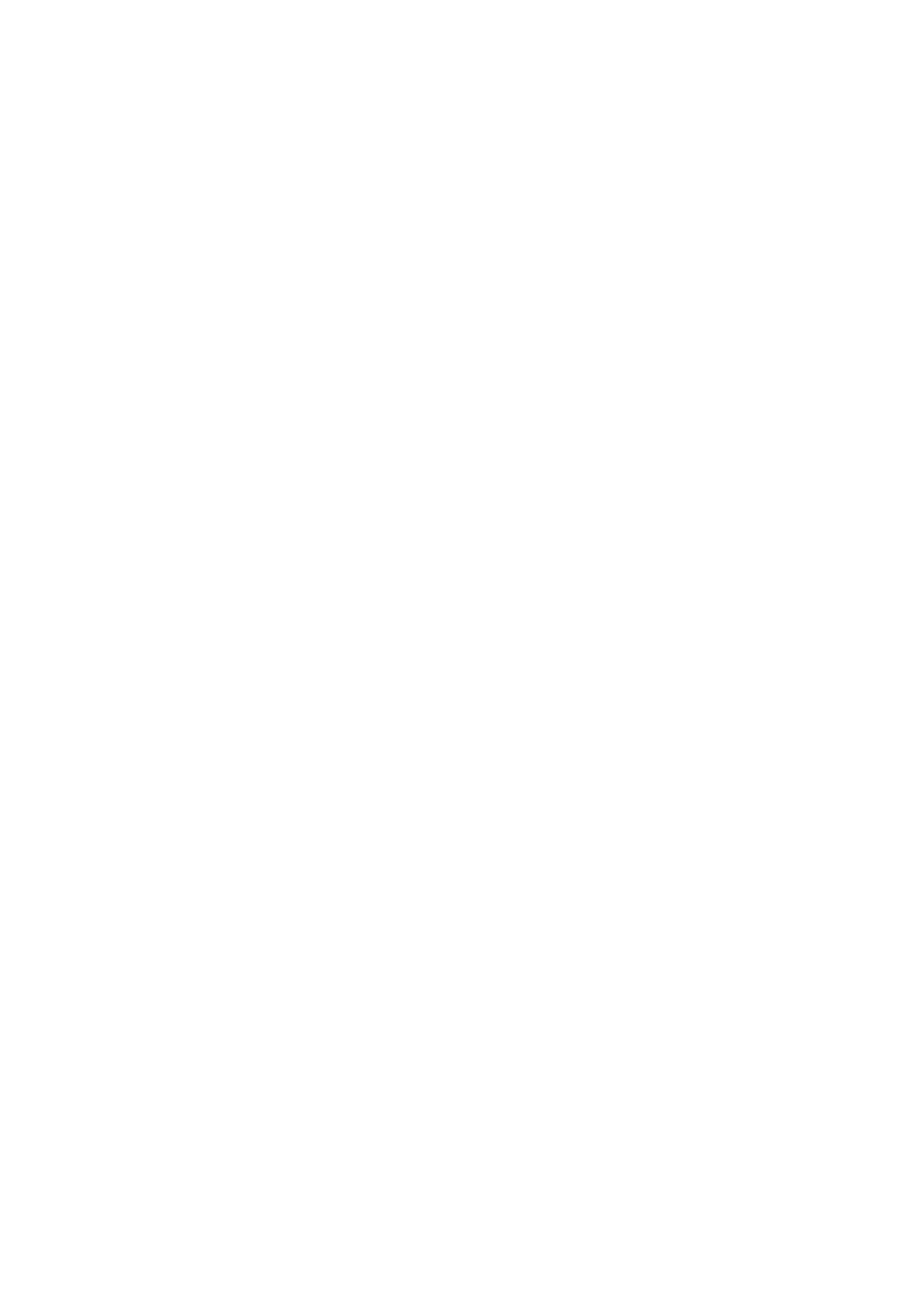# TABLE OF CONTENTS

| Cross-Border Electronic Commerce Transactions in Theory<br>and in Practice                                                                                                                |
|-------------------------------------------------------------------------------------------------------------------------------------------------------------------------------------------|
| B. Electronic Commerce Contracts in Comparison to Traditional                                                                                                                             |
| C. Differences between E-Commerce and Other Forms of Commerce 10<br>D. Legal Problems Facing the Use of E-Commerce in International                                                       |
| E. Payment Systems Facilitating E-Commerce Transactions  25                                                                                                                               |
|                                                                                                                                                                                           |
| Legal Framework Regulating Cross-Border Electronic Commerce<br>and its Impact on Electronic Contracting                                                                                   |
|                                                                                                                                                                                           |
| B. The UNCITRAL Model Law on Electronic Commerce of 1996 35<br>C. The UNCITRAL Model Law on Electronic Signatures of 2001 43<br>D. The United Nations Convention on the Use of Electronic |
|                                                                                                                                                                                           |
| E. The United Nations Convention on Contracts for the International                                                                                                                       |
| F. The UNIDROIT Principles on International Commercial Contracts                                                                                                                          |
| G. The OECD Guidelines for Consumer Protection in the Context                                                                                                                             |
|                                                                                                                                                                                           |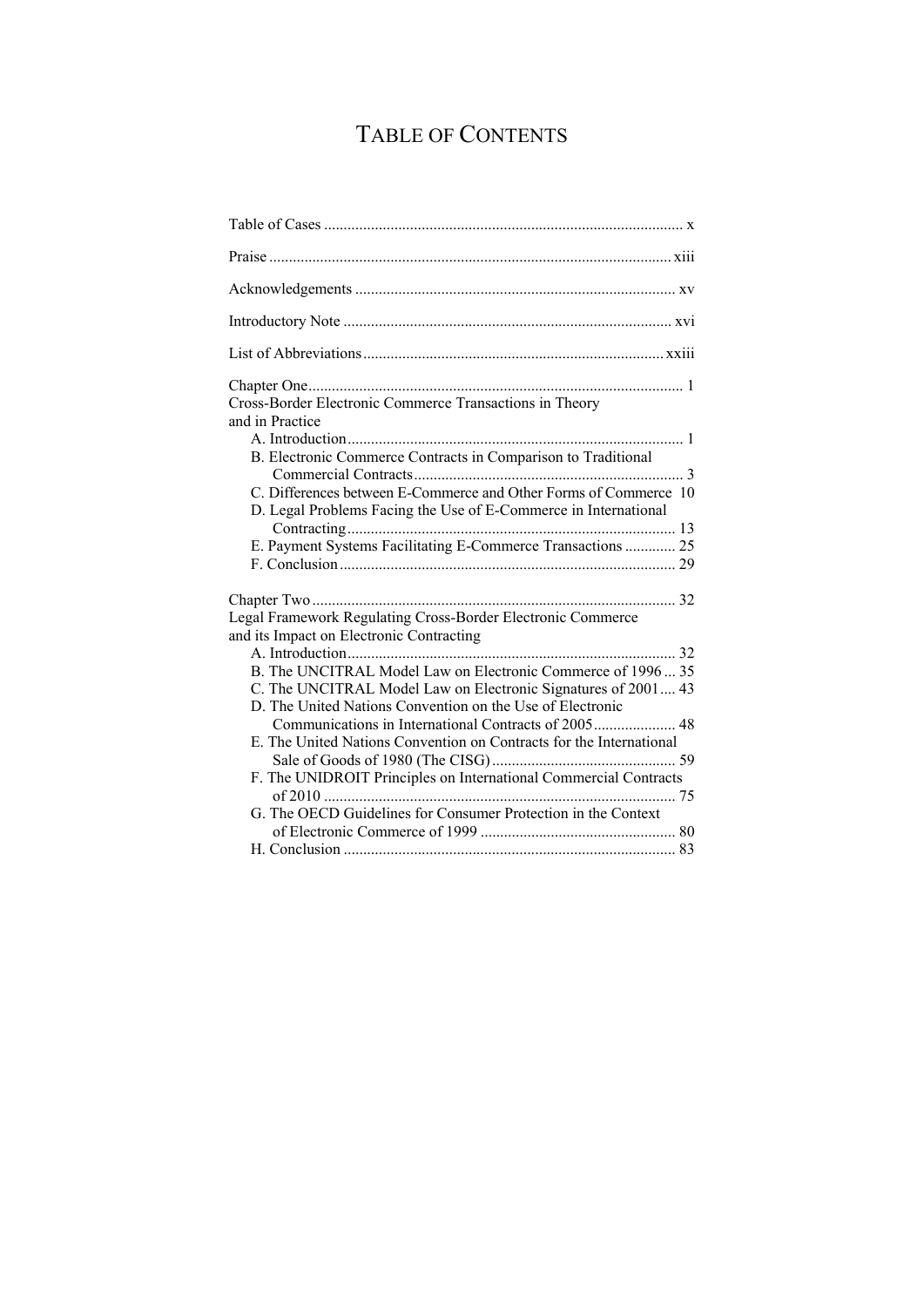| The Use of Online Arbitration in the Resolution of International     |
|----------------------------------------------------------------------|
| <b>Commercial Disputes</b>                                           |
|                                                                      |
| B. Formation and Validity of an Online Arbitration Agreement  95     |
|                                                                      |
|                                                                      |
| E. The Applicability of the Principle of Due Process in Online       |
|                                                                      |
|                                                                      |
|                                                                      |
|                                                                      |
|                                                                      |
| Enforcement of Cross-Border Online Arbitral Awards and Online        |
| Arbitration Agreements in National Courts                            |
|                                                                      |
| B. Mechanisms for the Review of Online Arbitral Awards under         |
|                                                                      |
| C. Enforcement of Cross-Border Online Arbitral Awards under          |
|                                                                      |
| D. Enforcement of Cross-Border Online Arbitration Agreements         |
|                                                                      |
| E. Obstacles Facing the Enforcement of Online Arbitral Awards        |
|                                                                      |
|                                                                      |
|                                                                      |
|                                                                      |
| The Use of Online Arbitration in the Resolution of Consumer Disputes |
|                                                                      |
|                                                                      |
| B. The Legality and Validity of Arbitration Clauses in Consumer      |
|                                                                      |
| C. The Possible Application of the Rome I Regulation to B2C          |
|                                                                      |
|                                                                      |
|                                                                      |
| United Nations Convention on the Recognition and Enforcement         |
|                                                                      |
| of Foreign Arbitral Awards (1958)                                    |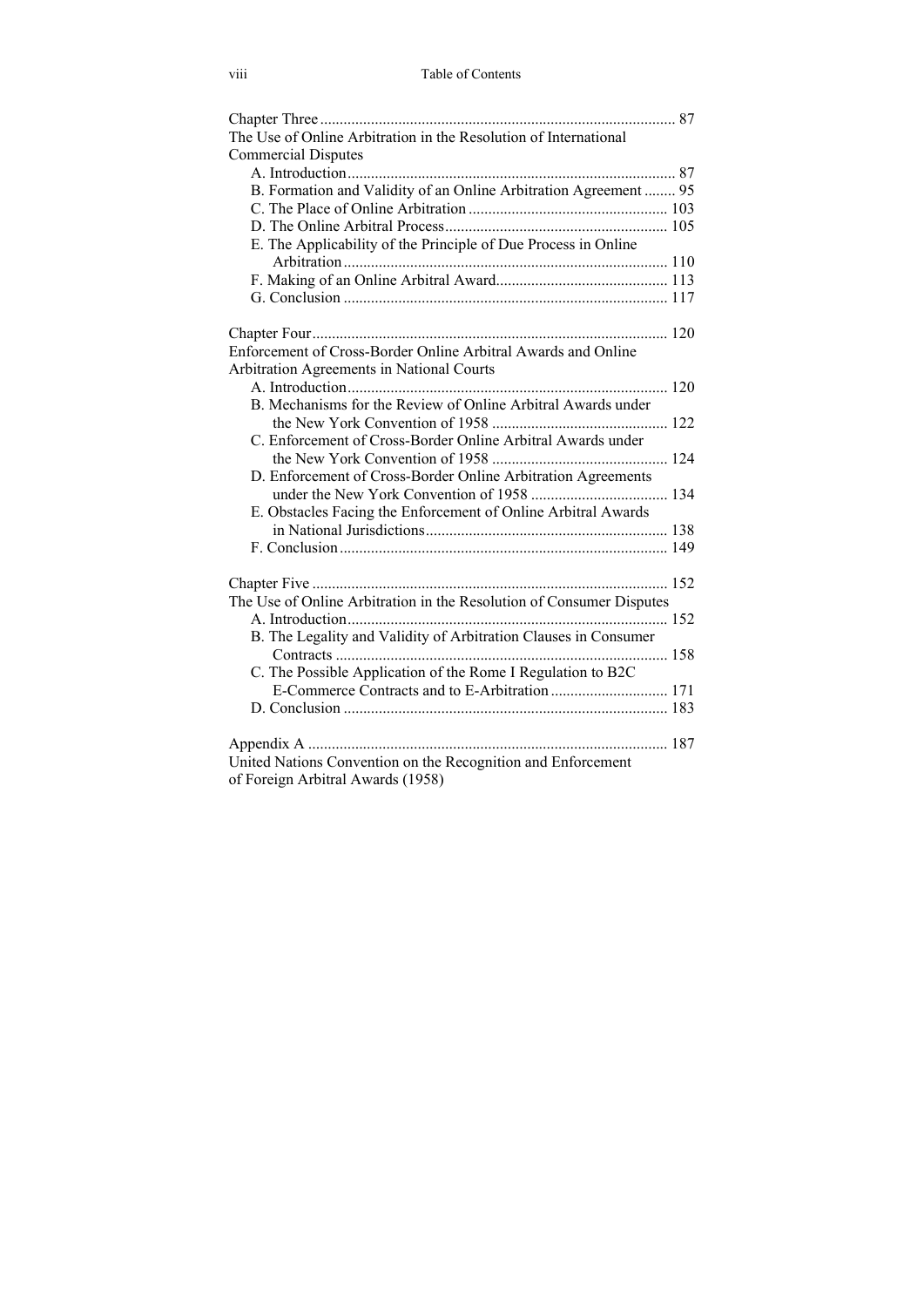| Online Arbitration in Theory and in Practice                                                           | ix |
|--------------------------------------------------------------------------------------------------------|----|
| <b>UNCITRAL Model Law on Electronic Commerce</b><br>(1996)                                             |    |
| UNCITRAL Model Law on Electronic Signatures<br>(2001)                                                  |    |
| United Nations Convention on the Use of Electronic Communications<br>in International Contracts (2005) |    |
| United Nations Convention on Contracts for the International Sale<br>of Goods $(1980)$                 |    |
|                                                                                                        |    |
|                                                                                                        |    |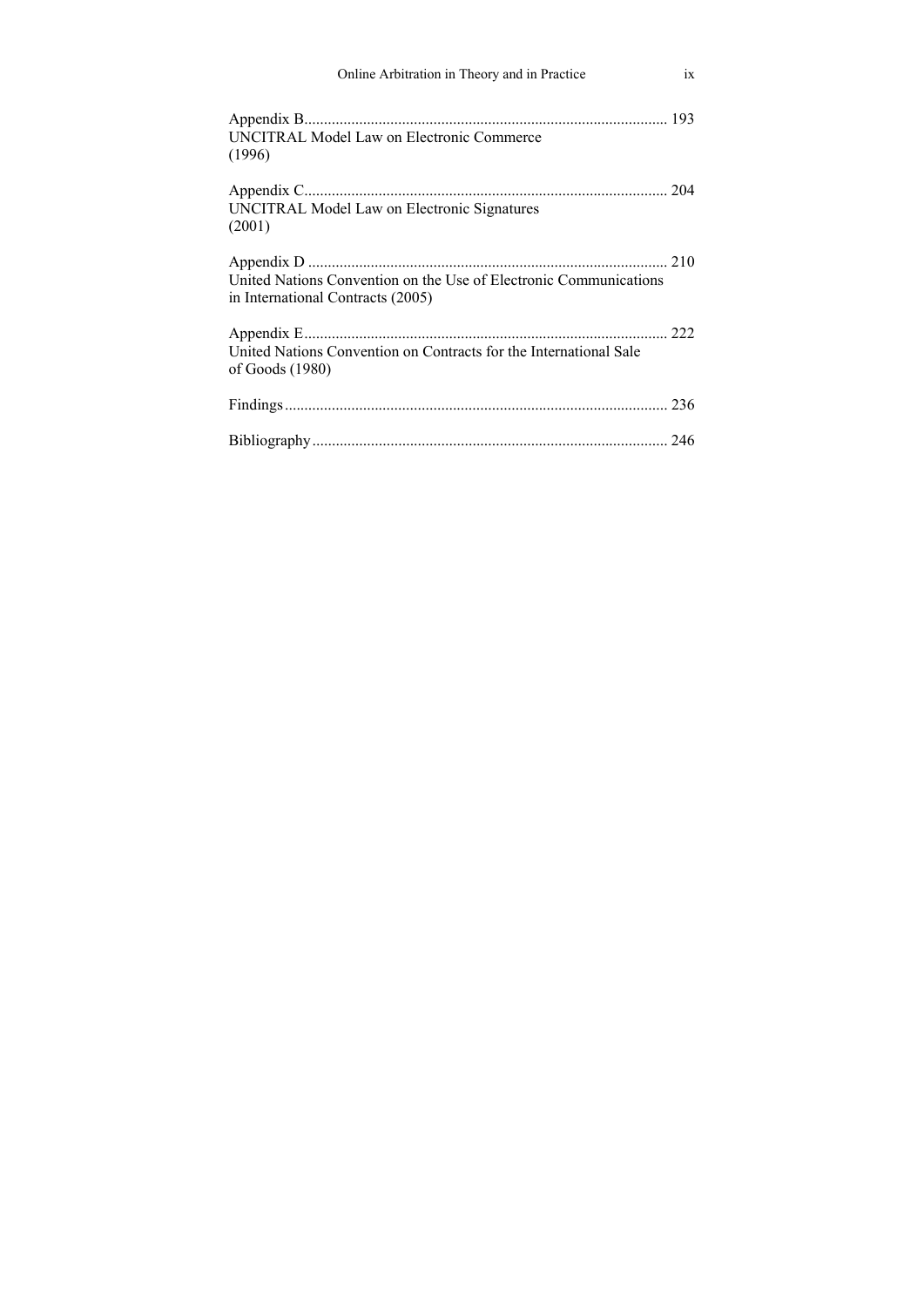## TABLE OF CASES

| L'ORÉAL SA V. EBAY INTERNATIONAL AG (CASE C-324/09 OF 12 JULY    |
|------------------------------------------------------------------|
| 2011), COURT OF JUTSICE OF THE EUROPREAN UNION ('CJEU') 2        |
| GOOGLE FRANCE SARL AND GOOGLE INC. V. LOUIS VUITTON MALLETIER    |
| SA AND OTHERS, JOINED CASES C-236/08 To C-238/08 OF 23 MARCH     |
|                                                                  |
| MINNESOTA V. GRANITE GATE RESORTS, INC., 568 N.W.2D 715 (MINN.   |
|                                                                  |
|                                                                  |
| RE 351750, RELATOR(A): MIN. MARCO AURÉLIO, RELATOR(A) P/ACÓRDÃO: |
| MIN. CARLOS BRITTO, PRIMEIRATURMA, JULGADOEM 17/03/2009, DJE-    |
| 181 DIVULG 24-09-2009 PUBLIC 25-09-2009 EMENT VOL-02375-03 PP-   |
|                                                                  |
| RECURSO ESPECIAL Nº 740.968 - RS 2005/0058525-2, (BRAZIL)  17    |
| RECURSO ESPECIAL Nº 63.981 - SP (1995/0018349-8), (BRAZIL)  17   |
| AGRG NO AGRAVO EM RECURSO ESPECIAL NO 582.541-RS (2014/0240414-  |
|                                                                  |
| CASE No. 1149, 2011, THE SECOND INTERMEDIATE PEOPLE'S COURT OF   |
|                                                                  |
| ST. PAUL GUARDIAN INSURANCE CO., ET AL. V. NEUROMED MEDICAL      |
| SYSTEMS & SUPPORT, ET AL. 2002 WL 465312 (S.D.N.Y. MAR. 26,      |
| . 66                                                             |
| GERMAN COMPANY V QUOTE FOOD PRODUCTS BV, 253099 / HA ZA 08-      |
| 1624, DISTRICT COURT OF UTRECHT IN THE NETHERLANDS,              |
| RECHTBANK UTRECHT, 2009 (THE NETHERLANDS) 68                     |
| LICENSOR (FINLAND) V. LICENSOR (GERMANY), THE CELLE              |
| COURT OF APPEAL, CITED IN YB, VOL. XXXIII-2008,                  |
|                                                                  |
| OCEAN WAREHOUSING B.V.(NETH) V. BARON METALS AND                 |
| ALLOYS, INC.(US), THE UNITED STATES DISTRICT COURT               |
| FOR THE SOUTHERN DISTRICT OF NEW YORK, 157 F. SUPP.              |
| 2D 245[2001] (S.D.N.Y.) (2001), CITED IN YB-2001 (UNITED         |
|                                                                  |
| GLOBAL LTD., V. ADAPVTIVE IMAGING TECHNOLOGIES (CASE             |
| NO. 38891-10-11), ADAPVTIVE IMAGING TECHNOLOGIES V.              |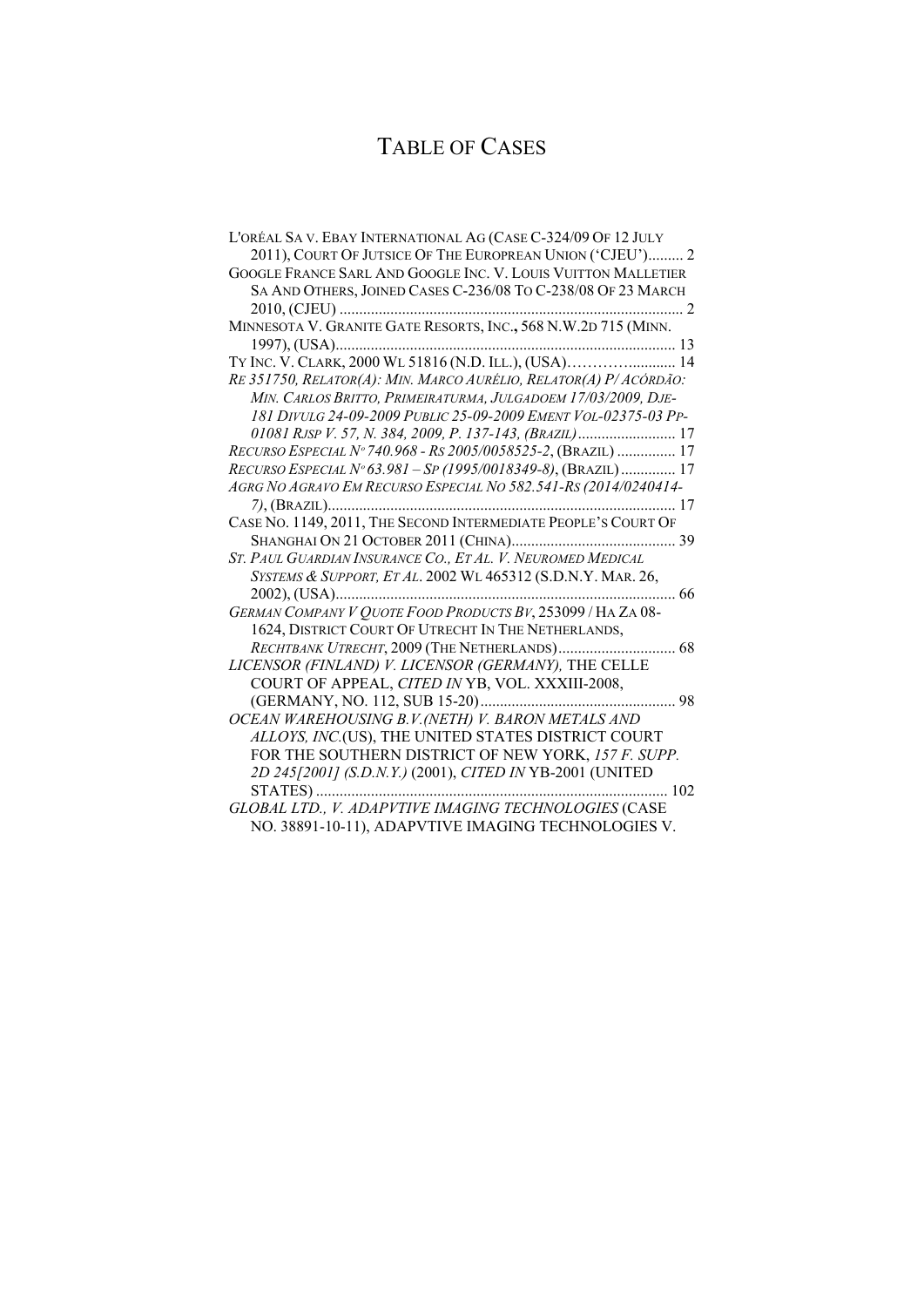| GLOBAL LTD., TEL AVIV-JAFFA DISTRICT COURT (CASE NO.        |
|-------------------------------------------------------------|
|                                                             |
|                                                             |
| THE CIVIL CHAMBER OF THE REIMS COURT OF APPEAL IN A         |
| DECISION DATED 23 JULY 1981, REVUE DE L'ARBITRAGE-          |
| 1982, AT PP. 303-309, CITED IN YB, VOL. IX-1984 (FRANCE,    |
|                                                             |
| SHIPOWNER V. CONTRACTOR, THE SUPREME COURT OF               |
| <b>GREECE, ΤΡΑΠΕΖΑ ΝΟΜΙΚΩΝ ΠΛΗΡΟΦΟΡΙΩΝ-ΔΙΚΗΓΟΡΙΚΟΣ</b>      |
| ΣΥΛΛΟΓΟΣ ΑΘΗΝΩΝ (ΔΣΑ)-, ΔΙΚΑΣΤΗΡΙΟ: ΑΡΕΙΟΣΠΑΓΟΣ,            |
| ΤΟΠΟΣ: ΑΘΗΝΑ, ΑΡΙΘ. ΑΠΟΦΑΣΗ: 1066, ΕΤΟΣ: 2007, CITED IN     |
|                                                             |
| DECISION OF THE HANSEATIC COURT OF APPEAL (BREMEN),         |
| YB, VOL. XXXI-2006 (GERMANY, NO. 84, SUB. 23-27)  114       |
| DECISION OF THE HAMBURG COURT OF APPEAL DATED 3             |
| APRIL 1975, YB, VOL. II-1977 (GERMANY, NO. 11)  141         |
| DECISION OF THE COURT OF APPEAL OF THURINGIA ON 8           |
| AUGUST 2007, CITED IN YB, VOL. XXXIII-2008 (GERMANY,        |
|                                                             |
|                                                             |
| CIR. 1992); GENERICA LTD. V. PHARMACEUTICALS BASICS,        |
| INC., 125 F.3D 1123, 1129-131 (7TH CIR. 1997) 143           |
| HOTELES CON-DADO BEACH V. UNION DE TRONQUISTAS, 763         |
|                                                             |
| MATTER OF ARBITRATION BETWEEN CONTINENTAL GRAIN CO.         |
| AND FOREMOST FARMS INC.; PUBLISHED IN 1998 U.S. DIST.       |
| LEXIS 3509, CITED IN YB, VOL. XXV-2000 (UNITED STATES).     |
|                                                             |
| DECISION OF THE HAMM COURT OF APPEAL ON 27 SEPTEMBER        |
| 2005, CITED IN YB, VOL. XXXI-2006 (GERMANY, NO. 90, SUB.    |
|                                                             |
|                                                             |
| L'ARBITRAGE, 1983, P.525, CITED IN YB, VOL. VIII-1983)  147 |
| HILMARTON LTD. V. OMNIUM DE TRAITEMENT ET DE                |
| VALORISATION-OTV), THE COURT OF APPEAL OF PARIS ON 19       |
| DECEMBER 1991, YB, VOL. XIX-1994 (FRANCE, NO.18) 147        |
| DECISION OF THE SUPREME COURT IN FRANCE ON 23 MARCH         |
| 1994, YB, VOL. XX-1995, (FRANCE, NO. 23) 147                |
| ELISA MARIA MOSTAZA CLARO V. CENTRO MOVILMILENIUM SL.,      |
| THE EUROPEAN COURT OF JUSTICE (CJEU) ON 26 OCTOBER          |
|                                                             |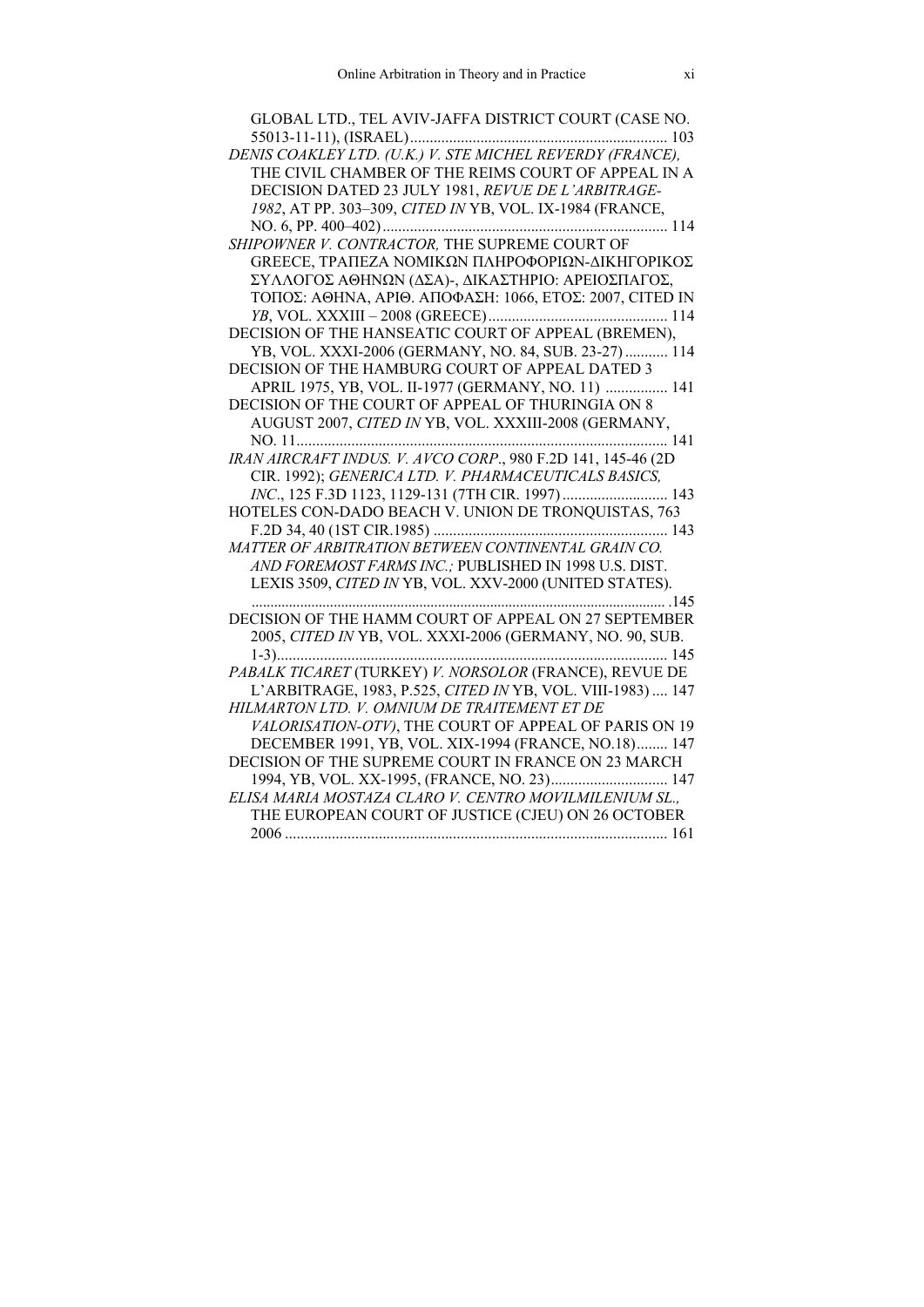*OCEANO GRUPO EDITORIAL AND SALVAT EDITORES OF 2000 AND COFIDIS SA V JEAN-LOUIS FREDOUT* OF 2002, JOINED CASES C-240/98 TO C-244/98 (2000), ECR I-4941AT [25]. ALSO, CASE C-473/00 *COFIDIS SA V JEAN-LOUIS FREDOUT* (2002), ECR I-10875 AT [32] ............................................................................................. 162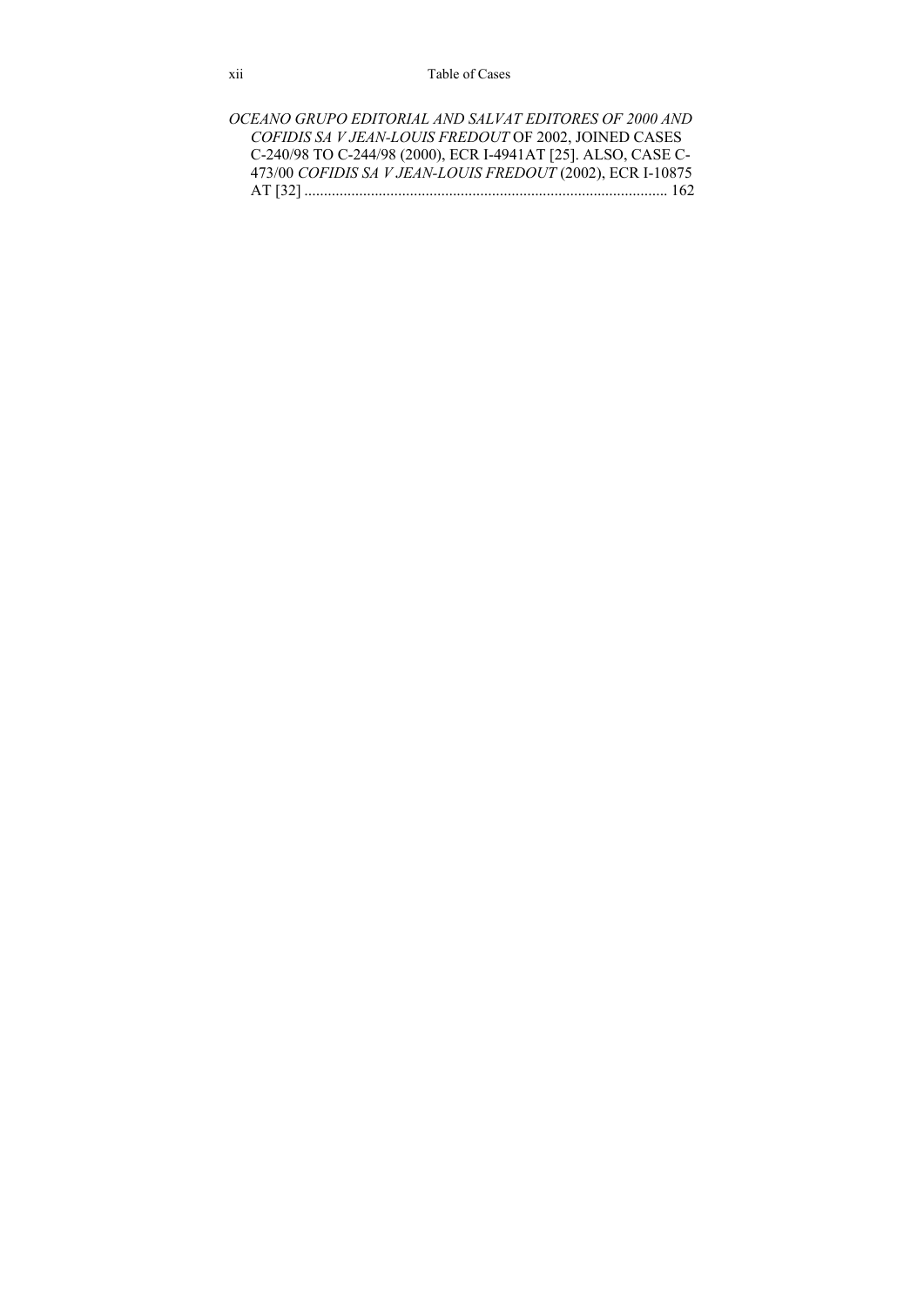### **PRAISE**

"In their ground-breaking book *Getting to Yes*, Roger Fisher and William Ury noted that "conflict is a growth industry." That was in 1981, and Fisher and Ury's hope was that *conflict resolution* would also become a growth industry. As the use of alternative dispute resolution (ADR) grew in the 1980s, Fisher and Ury could rightly have been very pleased that much progress had been made toward the outcome they sought.

What Fisher and Ury could not have anticipated was that growing use of new technologies would generate an even greater "growth industry" of disputes. In recent decades, companies like eBay and Alibaba have handled many millions of disputes and many thousands of disagreements involving domain names have been resolved through an online arbitration process. We have a much larger growth industry of disputes than in the 1980s because the new technologies have made possible huge numbers of transactions and relationships. It has been estimated that three to four percent of ecommerce transactions and relationships generate disputes, and this has translated into an unprecedented "growth industry" of disputes.

This book by Dr. Ihab Amro recognizes the need to adapt dispute resolution to a new environment in which constraints of space and time are lifted as cross-border transactions and instant communication become commonplace. It expands our understanding of the role that online arbitration and Online Dispute Resolution can play in resolving disputes that are large in number and that cannot be managed in a face to face setting. The challenge, as Dr Amro recognizes, is to refashion the tools that generate disputes into tools that can be employed to resolve disputes. He recognizes that arbitration is a process in which information is both communicated and processed, and that communicating and processing information are also basic qualities of computers. How informational practices that were initially developed in a physical environment can be translated into a digital environment is both challenging and important. There is much to be learned about this in this volume.

The book covers a lot of territory and will be of use to lawyers, arbitrators, the business community and others. In general, arbitration is a formal process and awards can be enforced only if various requirements are met. Dr Amro looks carefully at rules that need to change and new rules that need to be developed. He describes, in detail, the many successful and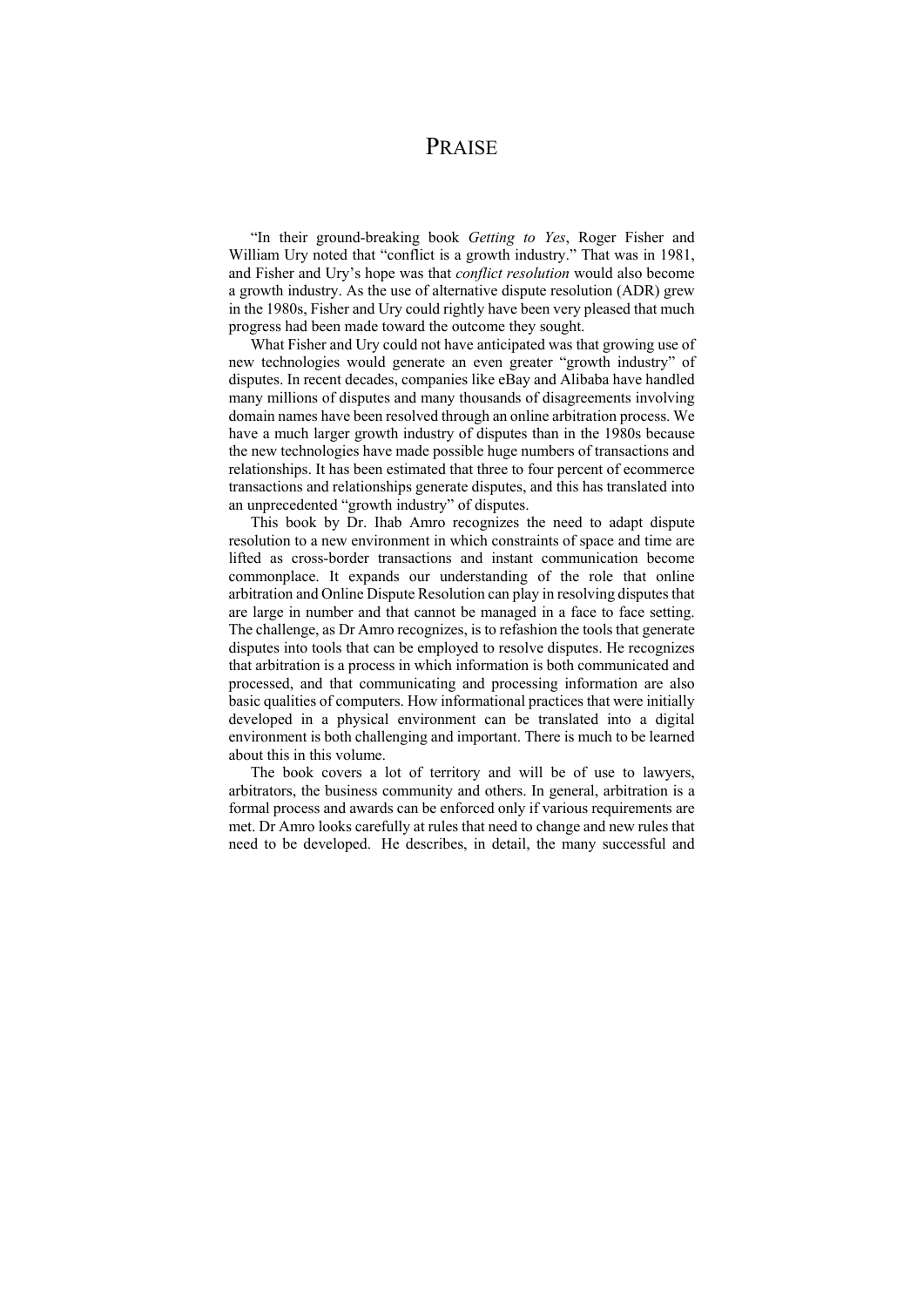xiv Praise

unsuccessful efforts in recent years to build a new infrastructure of rules and institutions for arbitration. As "smart contracts" join traditional contracts and as artificial intelligence is employed to manage enforcement and other processes, Dr Amro's book will continue to be an important resource."

> Ethan Katsh Professor Emeritus of Legal Studies, University of Massachusetts; Director, National Center for Technology and Dispute Resolution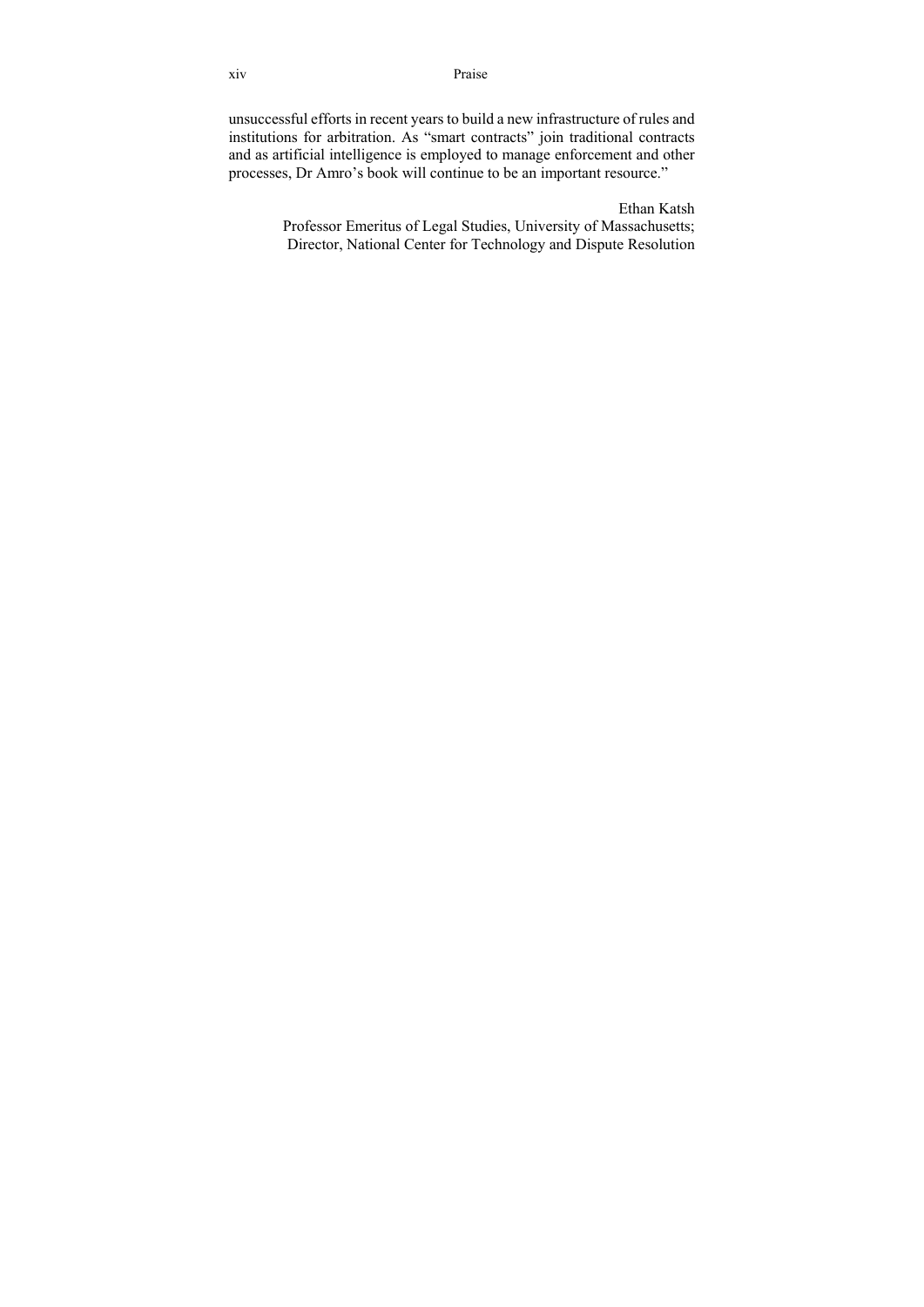#### ACKNOWLEDGEMENTS

As a token of my appreciation, I would like to thank Prof. Dr. Emeritus Tibor Varady of Legal Studies Department at Central European University in Budapest ('CEU') for his kind assistance, productive academic cooperation, and valuable comments during the period of my post-doctoral studies at CEU.

Also, I would like to thank Associate Prof. Dr. Markus Petsche of CEU for his valuable comments and sincere academic effort during my postdoctoral studies.

Apart from that, I am grateful to the Secretariat of the United Nations Commission on International Trade Law ('UNCITRAL') in Vienna, and to the UNCITRAL Library, especially Mrs. Lucia Scheidl-Kornis, for their kind treatment and generous professional support during my research stay at the UNCITRAL.

In addition, I would like to express my special thanks and deepest gratitude to Mrs. Elke Halsen-Raffel, Head of Reader Services at the Library of the Max-Planck-Institute for Comparative and International Private Law in Hamburg ('MPI'), for facilitating my research stay at the MPI through her generous professional support. Also, I would like to warmly thank all other distinguished members, colleagues and researchers at the MPI whose kind assistance made me able to begin and continue working on this new topic.

Last but by no means least, I would like to thank those distinguished colleagues of both common law and civil law jurisdictions who have contributed effectively to this book through their valuable comments and unprecedented academic support, and who have urged me at an earlier stage to broaden the scope of research, including Prof. Dr. Emeritus Abdallah Abo Eid, Associate Professor of International Law at Bethlehem University (State of Palestine); Dr. Caterina Sganga, Associate Professor of Comparative Private Law at DIRPOLIS Institute - Sant'Anna School of Advanced Studies, Pisa (Italy); Dr. Cesar Pereira Guimarães, FCIArb, PhD., attorney-at-law in Sao Paulo (Brazil); Dr. Christos Vaios, attorney-at-law, Athens Bar (Greece); Norman Messer, attorney-at-law, Washington Bar (USA), and Margret A. Morris, Brigham Young University (USA).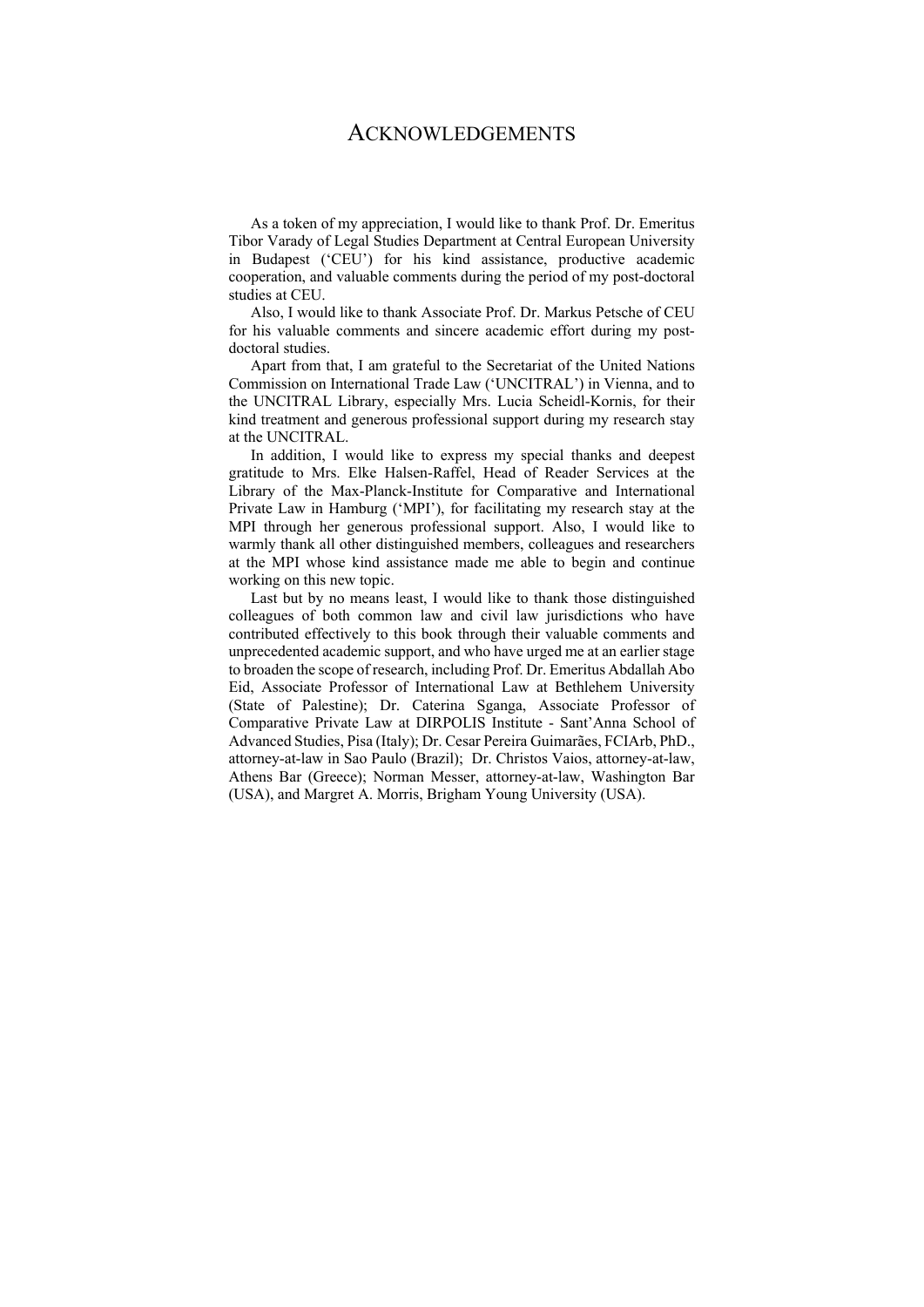## INTRODUCTORY NOTE

This book, which deals with online arbitration in theory and in practice, is based on post-doctoral research conducted at the Max Planck Institute for Comparative and International Private Law in Hamburg, the Legal Studies Department of Central European University in Budapest, and the United Nations Commission on International Trade Law ("UNCITRAL") respectively.

Nowadays, technology as part of globalisation and the knowledge economy, plays a very important role in the global economy, including the digital economy. The Internet has become a manifold resource for most people around the world, including academics, researchers, students, consumers, traders, and companies.

In cross-border commercial transactions, the Internet is a major tool (means) for both consumers and businesses, as businesses can use the Internet for marketing and selling their products, while consumers can shop and buy low-cost products online. The Internet has stimulated small, medium and large companies to contribute to free cross-border trade, and also to secure places in global markets, including online 'digital' markets. Apart from that, the Internet helps parties, either businesses or consumers, settle any dispute that may arise out of οr in connection with their commercial transactions online.

Because of the increasing importance of information technology in the global economy over the last two decades generally and the Internet in particular, a hybrid system that consists of alternative dispute resolution techniques ("ADR") and information technology has been created, known as, online dispute resolution ("ODR"), which relates directly to online markets. ODR, which is also known as Internet Justice, is the most effective and flexible method for solving e-commerce disputes, including those pertaining to the consumer as the weaker party. The ODR system, which includes e-negotiation, e-mediation and e-arbitration techniques, goes a step farther than the ADR system. ODR is mainly used in the resolution of crossborder electronic commerce disputes. However, ODR techniques can also be used in the resolution of traditional cross-border commercial disputes, if the parties agree in their contract to settle any dispute that may arise through one of the ODR techniques, particularly online arbitration.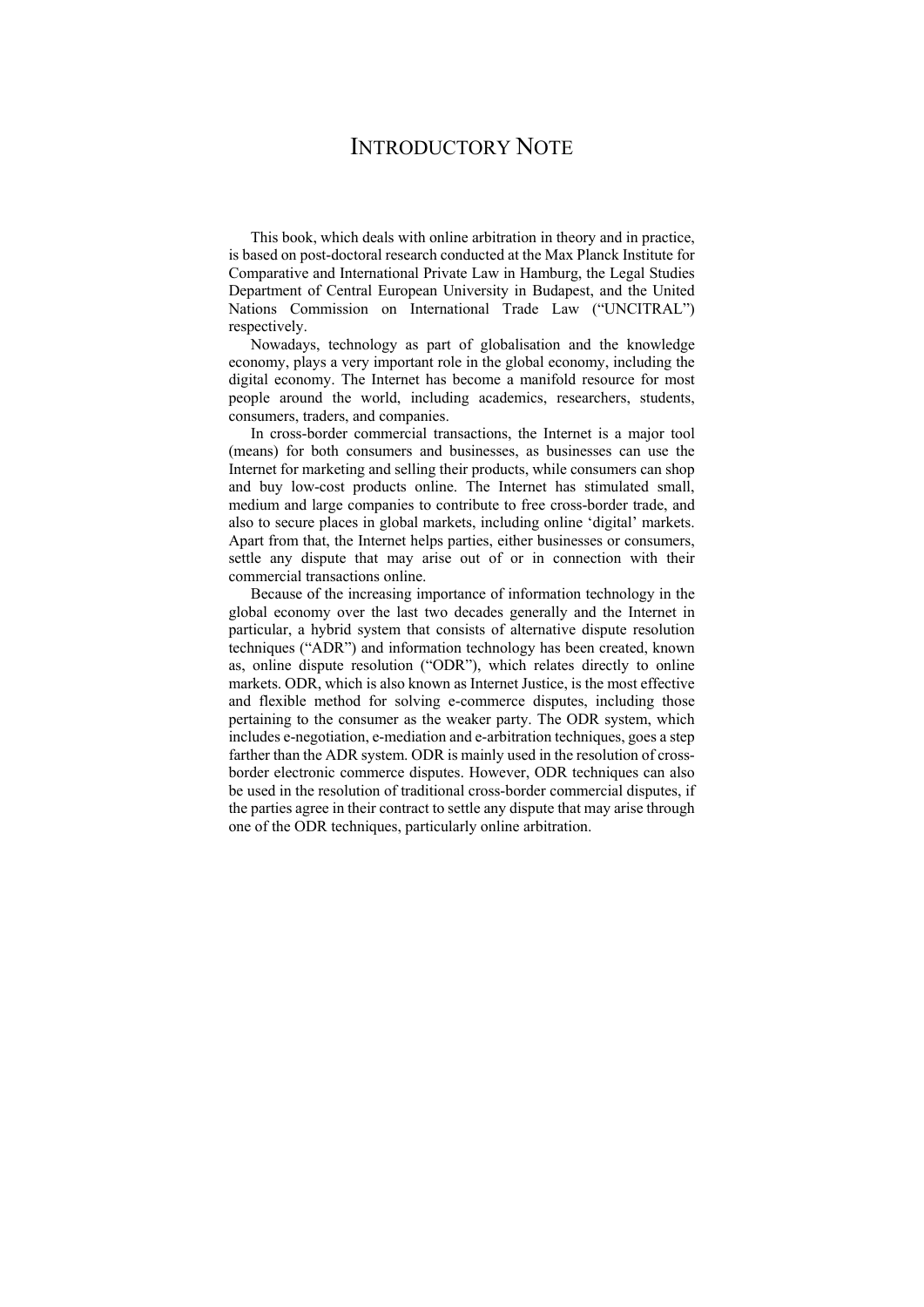Online Arbitration, also known as e-arbitration, is a major component of ODR in which parties can also avail themselves of the provisions of international commercial arbitration such as the UNCITRAL Model Law on International Commercial Arbitration of 1985 as Amended in 2006, and the New York Convention on the Recognition and Enforcement of Foreign Arbitral Awards of 1958 ("The NYC"), because no specific rules regulating online arbitration have been promulgated yet. Parties may, of course, rely on the UNCITRAL Model Law on Electronic Commerce of 1996, the UNCITRAL Model Law on Electronic Signatures of 2001, and the UNIDROIT Principles on International Commercial Contracts of 2010 as Amended in 2016. In e-arbitration, arbitrators conduct the process by e-mail exchanges and video-conferencing. They rely on documentary evidence to be sent via electronic means (e-documents). In this kind of arbitration, arbitrators may or may not find e-hearing to be conducive.

The topic of this book is very important and relevant to the future of online dispute resolution for solving both traditional and e-commerce disputes, including Business to Business ("B2B") and Business to Consumer ("B2C") disputes. It also has numerous benefits for those involved in dispute settlement, either academics or practitioners such as negotiators, mediators, arbitrators, practicing lawyers, legal practitioners advising international trading companies, and corporate counsels. Apart from that, it has benefits for business people or professionals involved in international trade and dispute resolution in both common law and civil law countries who wish to increase their understanding of ODR techniques in general and of online arbitration in particular. Therefore, the topic of this book is one of the heated topics amongst business people and their legal counsels.

In the theory of law, this book has theoretical importance because it deals with salient issues of online arbitration as an ODR technique for solving both traditional and e-commerce disputes that may arise out of the breach of contractual obligations in international commercial contracts, especially e-commerce contracts. These theoretical issues, which have a great impact on the efficacy of e-arbitration include, *inter alia*, the international legal framework that regulates e-commerce and its impact on electronic contracting such as model laws and international conventions, including the UN Convention on the Use of Electronic Communications in International Contracts of 2005 ("The ECC"), known as the UN Convention on E-Contracting, and the UN Convention on Contracts for the International Sale of Goods of 1980 ("The CISG").

This book also examines whether national laws in both common law and civil law countries deal with issues pertaining to e-contracting, including e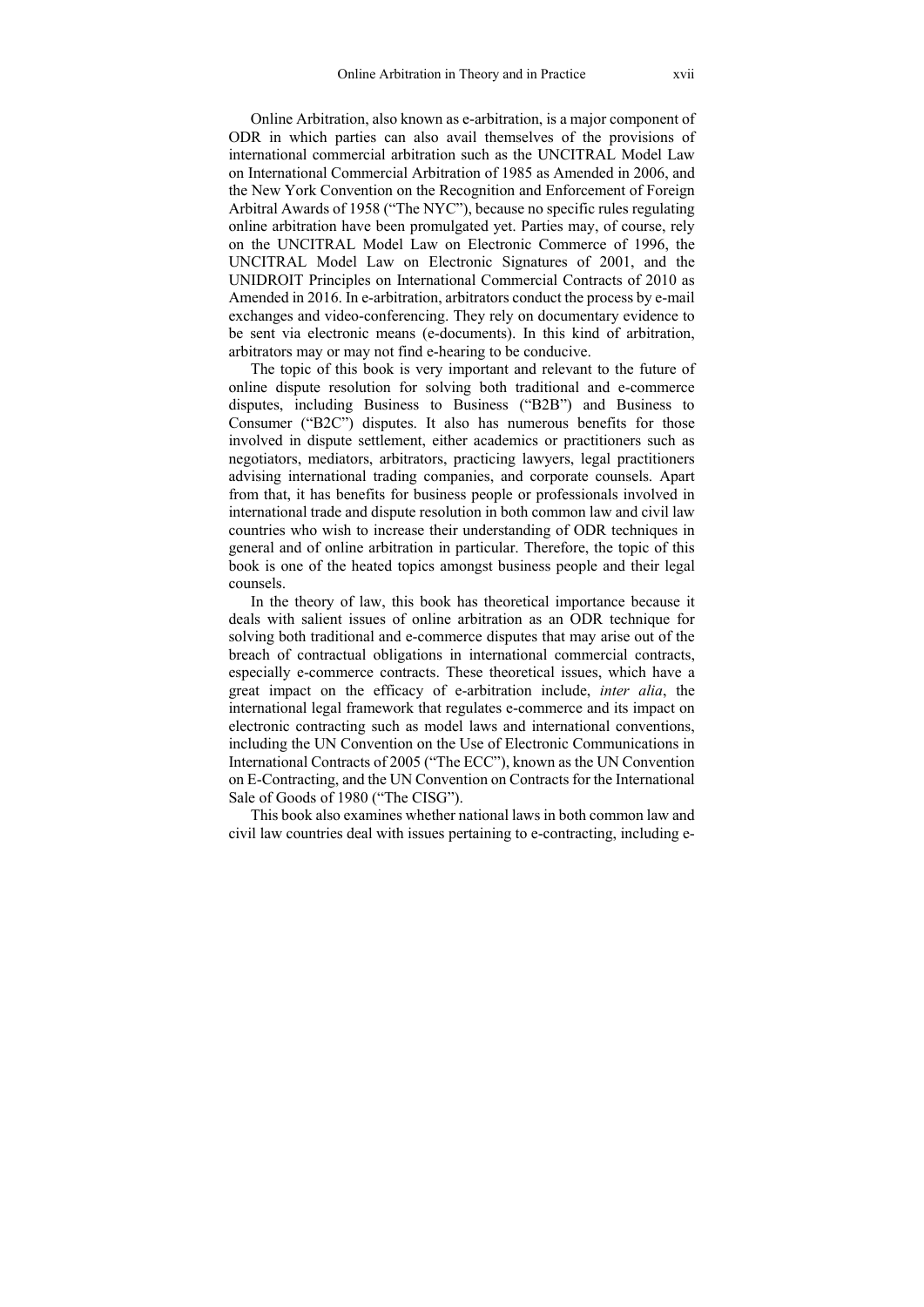arbitration agreements, liberally. It also examines to what extent national laws adopt, and national courts apply, model laws and international conventions regulating electronic commerce in their own jurisdictions, including the Model Law on Electronic Commerce, the Model Law on Electronic Signatures, and the UN Convention on E-Contracting. In addition, this book addresses the question of whether the New York Convention applies to the enforcement of e-arbitration agreements and earbitral awards. Moreover, the book examines the possibility for the resolution of consumer disputes through online arbitration, comparing relevant U.S. laws and European legislations.

In the practice of law, this book has practical importance, because it examines first-hand how national courts in both common law and civil law countries deal with disputes pertaining to e-commerce transactions, and whether courts apply the provisions of national law strictly, especially in the case of B2C disputes. It also examines how national courts apply both national laws and The NYC when dealing with the enforcement of earbitration agreements and e-arbitral awards, and whether courts apply the provisions of national laws of arbitration liberally, and if more procedures are required for such enforcement. That is, it examines whether national courts will recognise and enforce e-arbitral awards and e-arbitration agreements in the same manner and to the same effect as traditional arbitral awards. As such, this book encourages the adoption of a more liberal judicial regime in favour of the enforcement of e-arbitral awards and earbitration agreements. Apart from that, it provides an in-depth analysis of how national courts in the European Union, in comparison to U.S. courts, deal with disputes resulting from e-commerce transactions in light of the pertinent directives and regulations, especially those disputes involving the consumer as the weaker party vis-à-vis the trader.

The main reason for studying this topic relates to the importance of earbitration as an emerging technique for solving international commercial disputes between private contractual parties. Furthermore, this topic involves the applicability of The NYC to the enforcement of e-arbitral awards and e-arbitration agreements, and the differences that may appear in its application in national courts of both common law and civil law countries. An additional reason for studying this topic is the need for more contributions on ODR techniques generally, and on e-arbitration particularly, for those academics and practitioners around the world who are interested in this specific domain. The final reason for studying this topic is that the book will constitute an important source for those involved in international trade who are willing to solve their disputes through earbitration, so that they can reinforce their knowledge of the fundamentals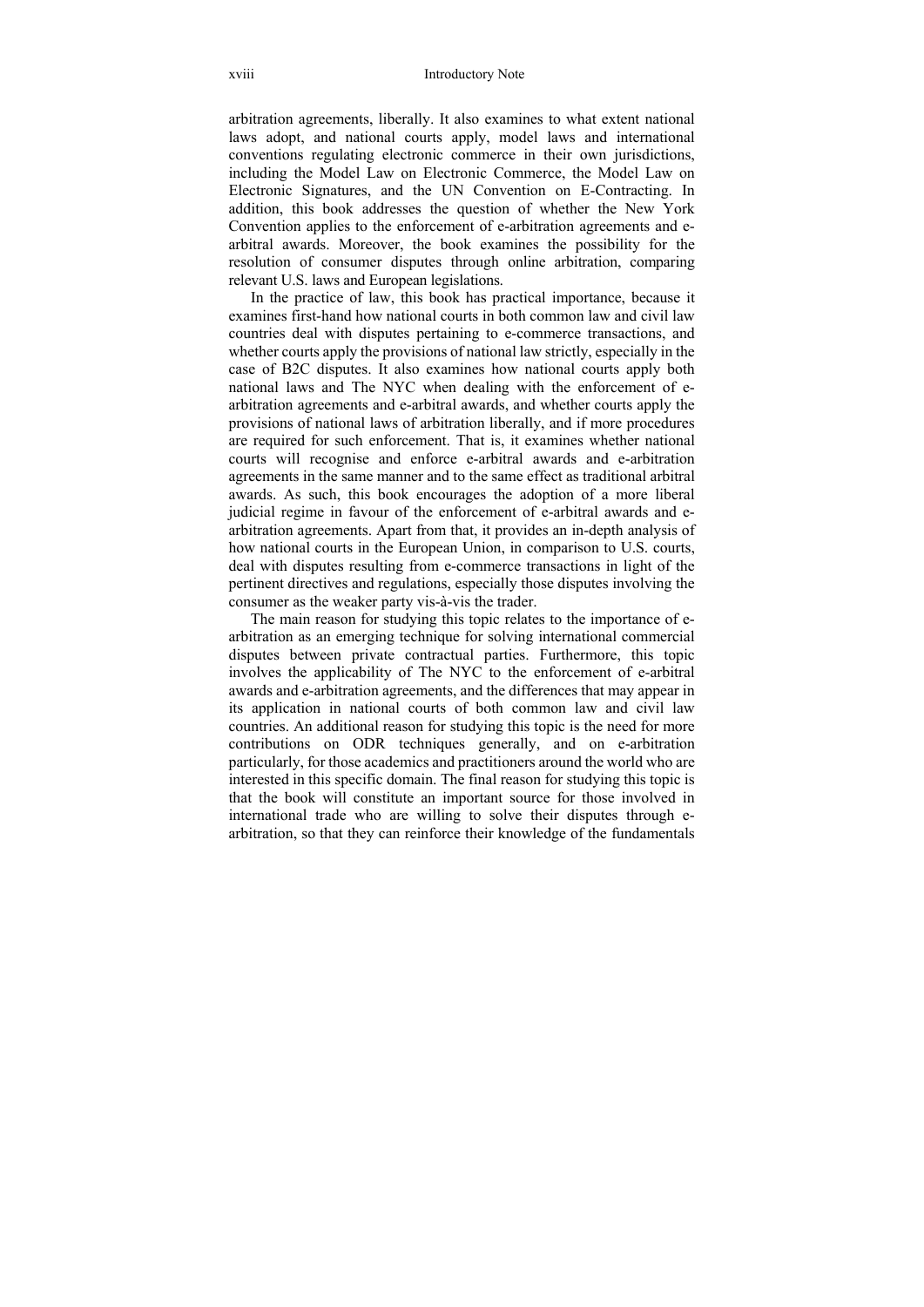of international commercial law and know the best ways and practices for solving their disputes through an e-arbitration system.

Overall, this book has an added value for the reader because it raises many issues involving online arbitration as an alternative regime for the resolution of both traditional and e-commerce disputes. The primary audience includes law professors from common law and civil law countries, practitioners at international law institutions and at international arbitration institutions, domestic and international arbitrators, academics, researchers and students from all over the world, as well as professionals involved in the resolution of both electronic commerce and traditional commerce disputes. The secondary intended audience includes readers of other areas of law, as well as any other readers interested in this specific domain.

In a thorough review of the previous studies on the topic of this book, I have found that most previous studies have dealt with this topic as a part of ODR techniques, but not in an independent study focusing on the resolution of international commercial disputes through e-arbitration. Apart from that, these studies have dealt with this topic by focusing mainly on technical rather than legal issues, while this book deals mainly with legal issues and only partially with technical issues for the correctness, accuracy, simplicity and completeness of the entire work. Moreover, this book deals deeply and extensively with e-arbitration in both common law and civil law countries, adopting a different approach, which considers the importance of providing a new analysis of online arbitration, including the enforcement of e-arbitral awards, and e-arbitration agreements in national courts. For that reason, the reader, whether a practitioner in the field of international trade law or not, will find both theoretical and practical benefits in this new domain herein.

This book has a substantive scope: it deals only with online arbitration and excludes other techniques of ODR, such e-negotiation and e-mediation. Apart from that, the book focuses on international commercial transactions and excludes domestic commercial transactions. In addition, it primarily focuses on disputes arising out of the breach of contractual obligations between private parties, and excludes disputes arising out of the breach of non-contractual obligations between private parties such as copyright disputes and antitrust/competition law disputes.

The book also has a territorial scope: it deals with online arbitration in both common law and civil law countries, including, but not limited to, the United States, the United Kingdom, Germany, France, Switzerland, Greece, The Russian Federation, Brazil, and China. That is, it focuses on the interplay between common law and civil law systems in online dispute resolution practice, harmony versus clash.

The book depends on the following methods of research: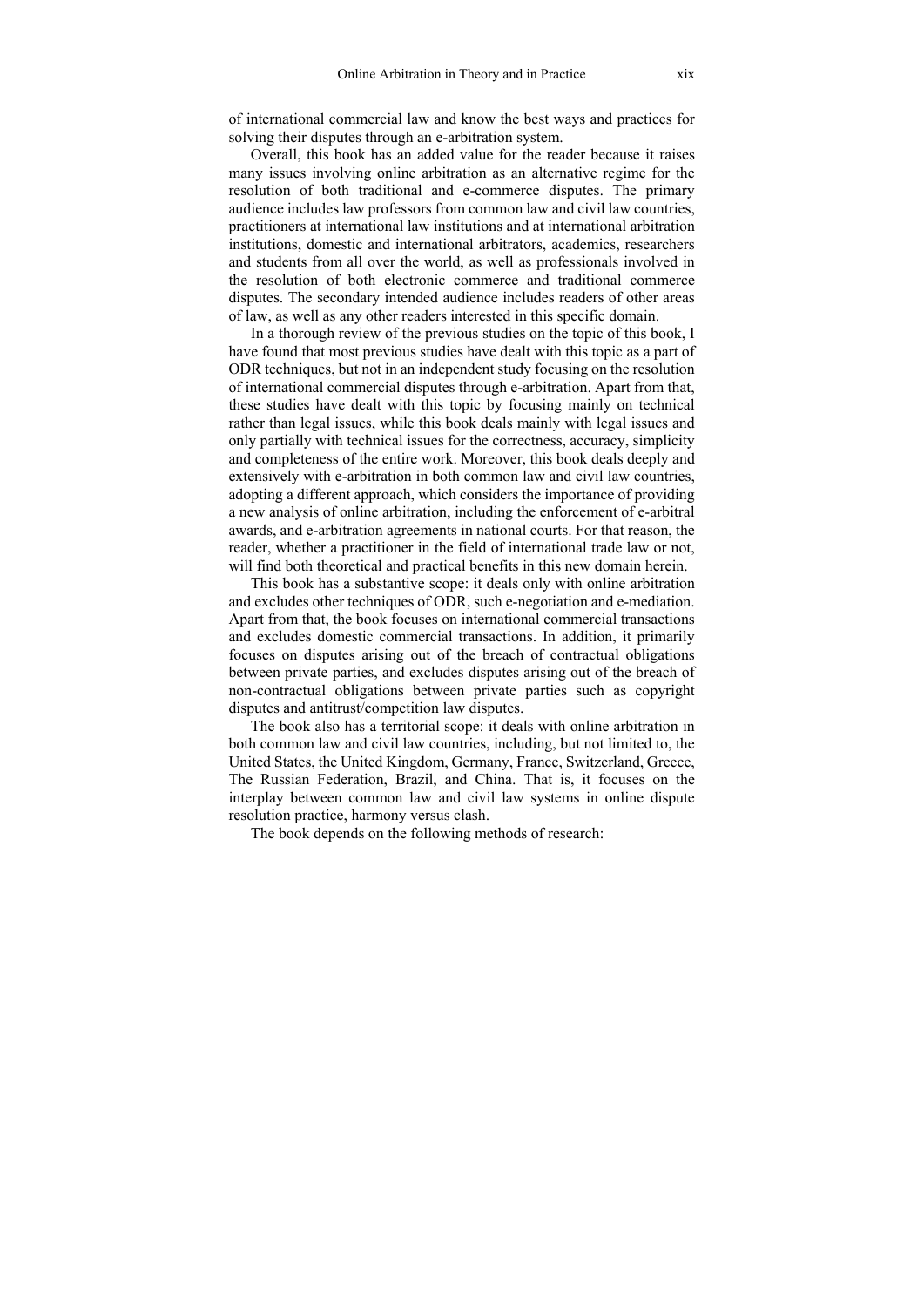- 1. Descriptive (informative) study**:** this book reflects the descriptive method of research through dealing theoretically with the fundamentals of e-commerce, e-arbitration, the international conventions relating to e-commerce, and with the liberalization of national laws of arbitration in both common law and civil law countries.
- 2. Case study: through a case-by-case analysis using cases from both common law and civil law countries, this book covers many practical issues relating to e-arbitration. These cases focus, *inter alia*, on the application of national laws of consumer protection in both common law and civil law countries, as well as on the application of both national laws of arbitration and The NYC in national courts, especially in those cases pertaining to the enforcement of earbitration agreements. Moreover, these cases focus on the application of the international legal instruments regulating ecommerce and e-contracting, including the Model Law on E-Commerce, the ECC, and the CISG. In addition, these cases concern the application of consumer protection policy inside the European Union by the European Union judicial bodies, namely, the Court of Justice ("CJEU).
- 3. Comparative study: this book compares national acts of arbitration and of electronic commerce in common law countries to those in civil law countries. It also compares courts' decisions that relate to e-arbitration and e-commerce in common law countries to those in civil law countries.
- 4. Analytical study: this kind of study depends on substance and procedure more than on formality. Therefore, this research mainly focuses on the substantive and the procedural issues of online arbitration.

The book consists of five chapters. The first chapter deals with crossborder electronic commerce transactions from both theoretical and practical perspectives, focusing on the differences between e-commerce and traditional commerce on the one hand, and between e-commerce and distance selling on the other hand. It also compares electronic commerce contracts to traditional commercial contracts, while also highlighting the legal problems arising out of the use of electronic commerce in international contracting. This chapter also deals with the payment systems facilitating electronic commerce transactions.

The second chapter deals with the cross-border legal framework regulating international e-commerce transactions and its direct impact on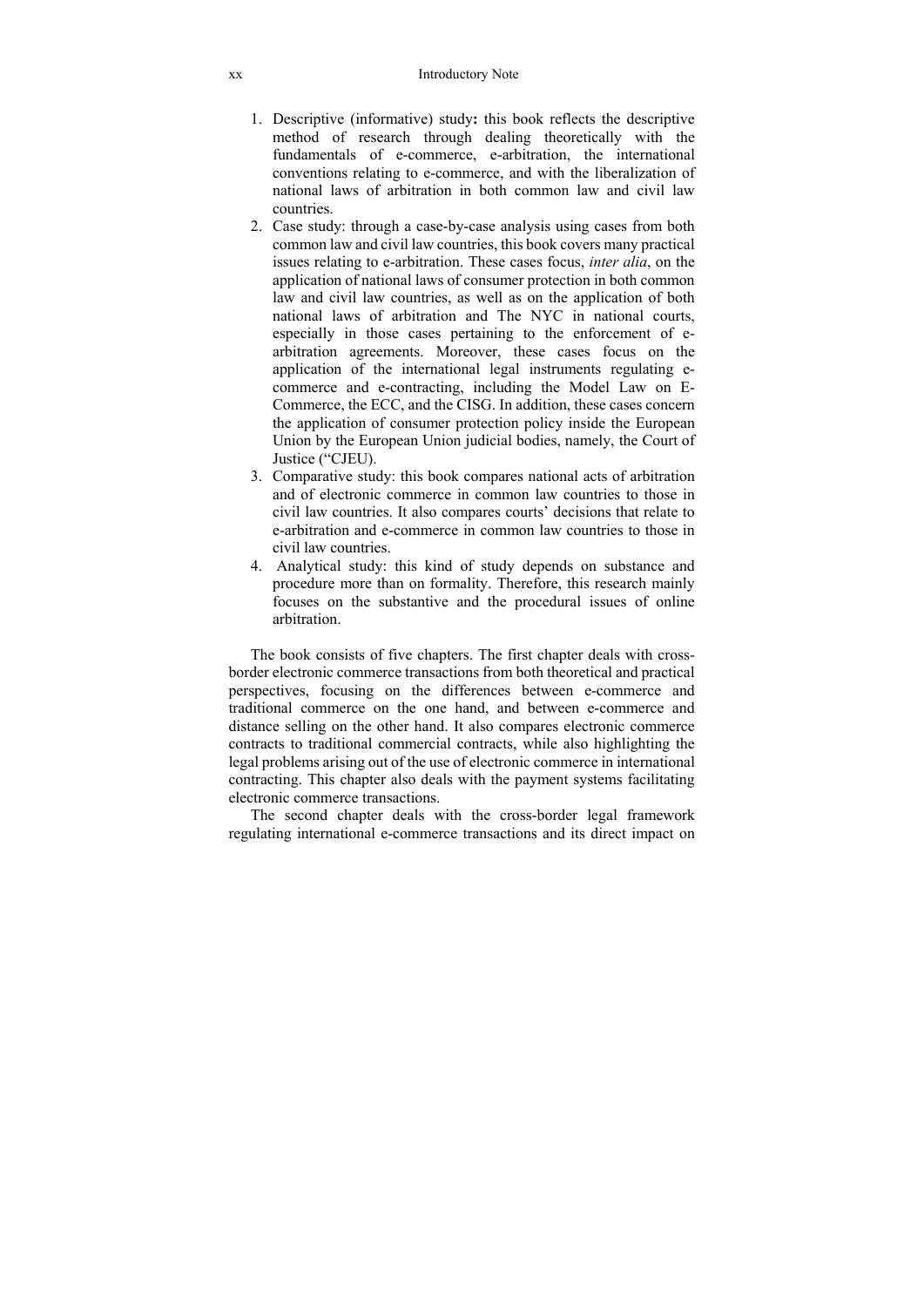electronic contracting, that is, the international legal instruments regulating cross-border e-commerce such as the Model Law on Electronic Commerce of 1996, the Model Law on Electronic Signatures of 2001, the UN Convention on E-Contracting of 2005, the UN Convention on Contracts for the International Sale of Goods of 1980, the UNIDROIT Principles of International Commercial Contracts of 2010 as Amended in 2016, and the OECD Guidelines for Consumer Protection in the Context of Electronic Commerce of 1999.

The third chapter concerns the use of online arbitration in the resolution of international commercial disputes. It provides in-depth analysis of the use of e-arbitration as part of an ODR approach in the resolution of international commercial disputes that may arise between contracting parties, focusing on salient issues relating to the use of e-arbitration in practice, including the formation and validity of e-arbitration agreements, the designation of the place of e-arbitration, the e-arbitral process, the applicability of the principle of due process in e-arbitration, and the rendition of an e-award.

The fourth chapter highlights the enforcement of online arbitral awards and online arbitration agreements in national courts. It deals deeply and extensively with the mechanisms for the review of e-arbitral awards and earbitration agreements by national courts, the enforcement of cross-border e-arbitral awards and e-arbitration agreements under The NYC, and the obstacles that may hinder the enforcement of e-arbitral awards in national courts. This chapter provides practical solutions to these obstacles to avoid the refusal of the enforcement of both e-arbitration agreements and earbitral awards in national courts of both common law and civil law countries.

The fifth chapter concerns the use of online arbitration for the resolution of consumer disputes. It examines practical issues involving consumer transactions in both common law and civil law jurisdictions. These issues include the legality and validity of arbitration clauses in consumer contracts, as well as the possibility for the application of the Rome I Regulation on the Law Applicable to Contractual Obligations to B2C e-commerce contracts, and to e-arbitration. This chapter also provides an analysis of judicial practices for the resolution of disputes that may arise between consumers and traders in both common law and civil law countries.

The book concludes with notes that include findings regarding the main ideas of the topic and recommendations that encompass mechanisms, policies, and strategies for facing the new challenges of online arbitration, that is, provisions that might be considered in the future for improving the legal framework of online arbitration, either at the international level or at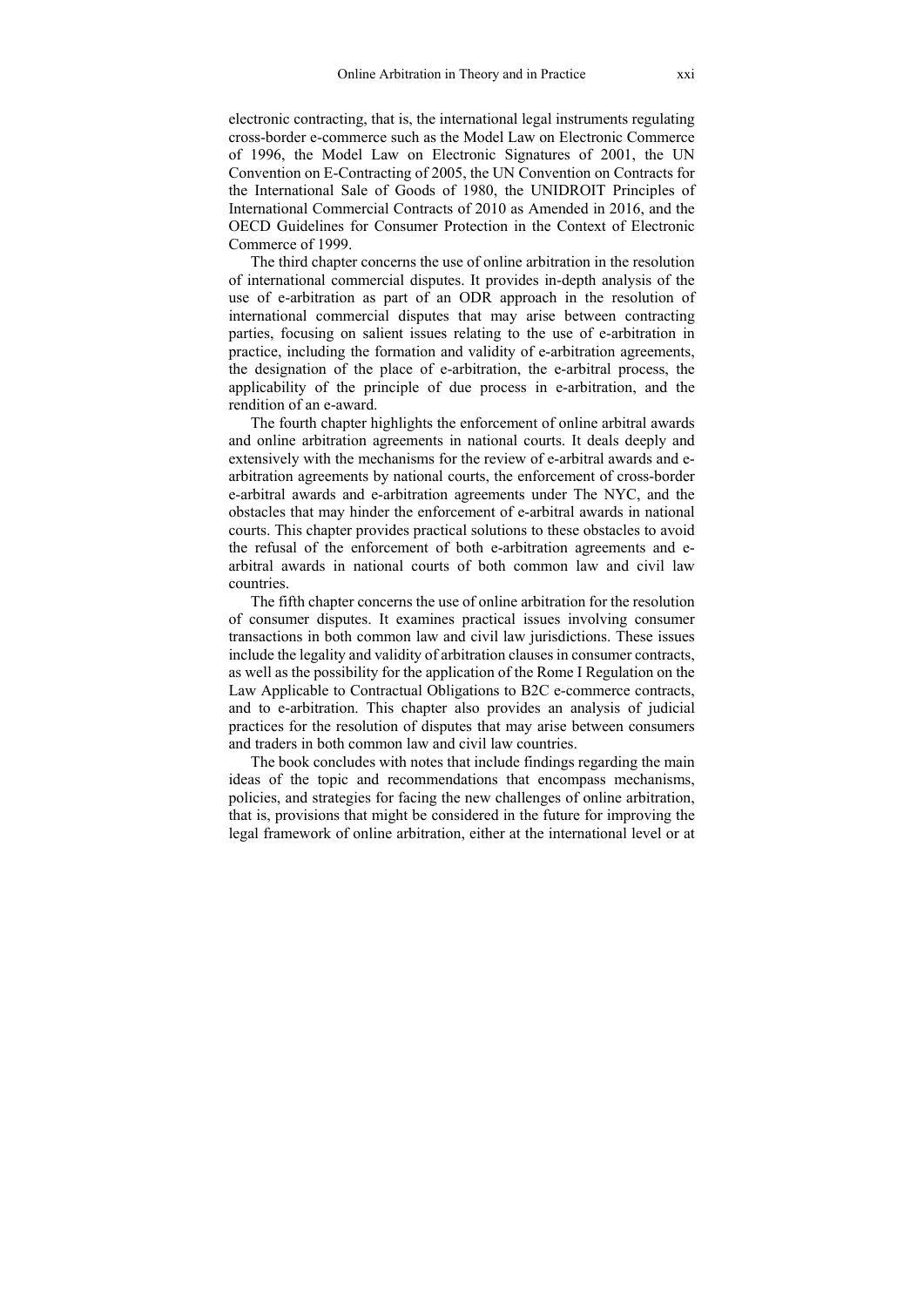the national level, including potential amendment of The NYC and national laws of arbitration, *de lege ferenda* as opposed to *de lege lata,* for facing the challenges of emerging new technologies in the field of international commercial arbitration in light of growing cross-border digital economy transactions.

It is the author's hope that those who are involved in or interested in ODR will find this book to be a useful, understandable, and complete guide to the theory and practice of online arbitration in international commercial disputes.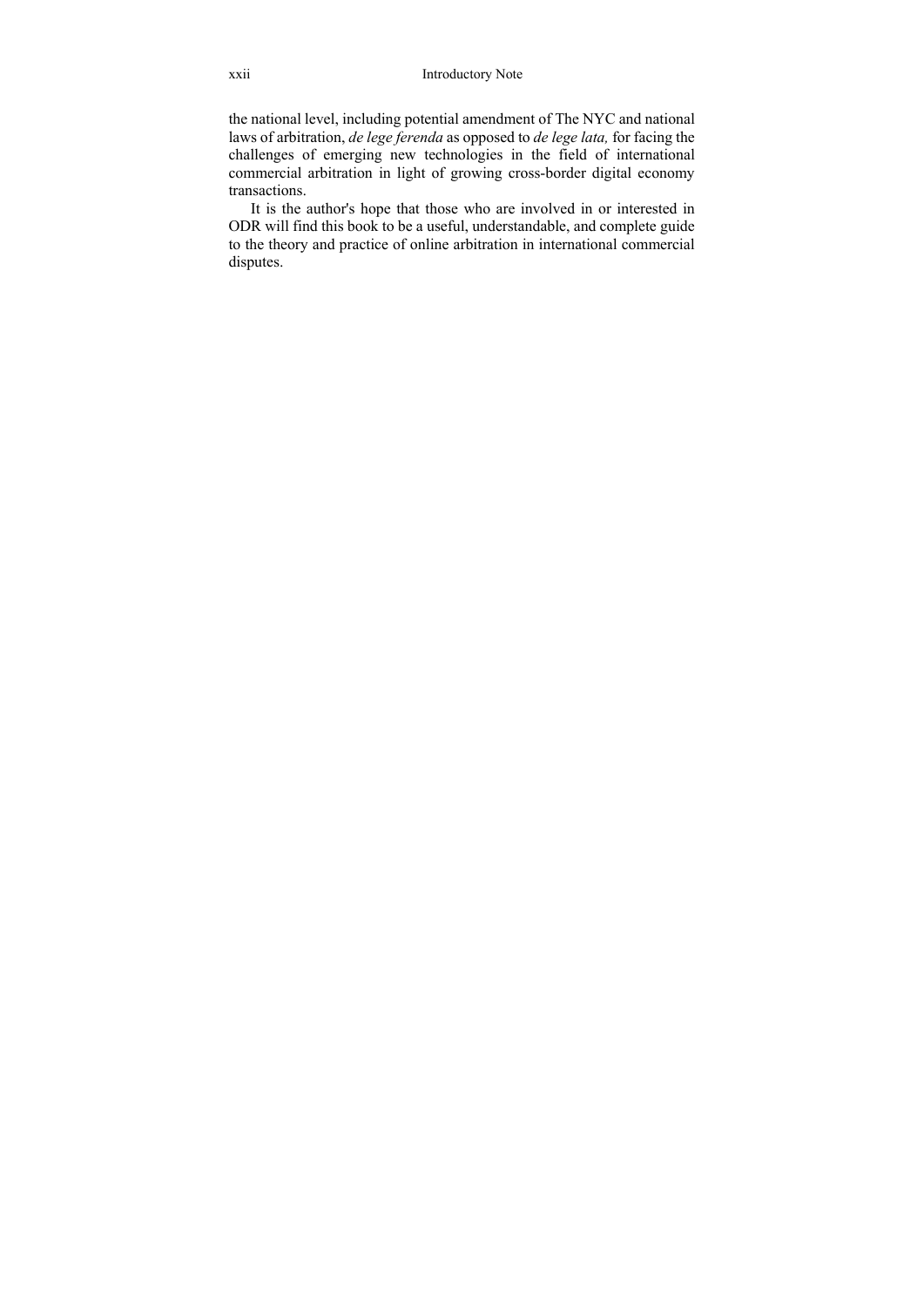## LIST OF ABBREVIATIONS

| Art                       | Article                                        |
|---------------------------|------------------------------------------------|
| Arts                      | Articles                                       |
| <b>ASA</b>                | Arbitration Society of America                 |
| AAF                       | American Arbitration Foundation                |
| AAA                       | American Arbitration Association               |
| <b>ADR</b>                | <b>Alternative Dispute Resolution</b>          |
| <b>AC</b> Opinion         | <b>Advisory Council Opinion</b>                |
| AĪ                        | Artificial Intelligence                        |
| <b>ATM</b>                | Automated Teller Machine 'Cash Machine'        |
| B2B                       | <b>Business to Business</b>                    |
| B <sub>2</sub> C          | Business to Consumer                           |
| BGB                       | German Civil Code                              |
| <b>BAC</b>                | <b>Belgrade Arbitration Centre</b>             |
| <b>BAC</b>                | Beijing Arbitration Commission                 |
| C2B                       | <b>Consumer to Business</b>                    |
| C2C                       | Consumer to Consumer                           |
| <b>CCP</b>                | Code of Civil Procedure in France              |
| <b>CCI</b>                | Chambre de Commerce Internationale             |
| <b>CIETAC</b>             | China International Economic and Trade         |
|                           | <b>Arbitration Commission</b>                  |
| <b>CJEU</b>               | Court of Justice of the European Union         |
| <b>CISG</b>               | United Nations Convention on Contracts for the |
|                           | International Sale of Goods                    |
| CIF                       | Cost, Insurance and Freight                    |
| CIR.                      | Circuit                                        |
| <b>DIS</b>                | German Arbitration Institute                   |
| E-Arbitration             | Online Arbitration                             |
| E-Arbitration Agreement   | <b>Online Arbitration Agreement</b>            |
| E-Arbitral Award          | Online Arbitral Award                          |
| <b>E-Arbitral Process</b> | <b>Online Arbitral Process</b>                 |
| EC                        | European Community                             |
| EU                        | European Union                                 |
| E-Commerce                | Electronic Commerce                            |
| E-Court                   | Electronic 'Online' Court                      |
| ECC                       | Electronic Communications Convention           |
|                           |                                                |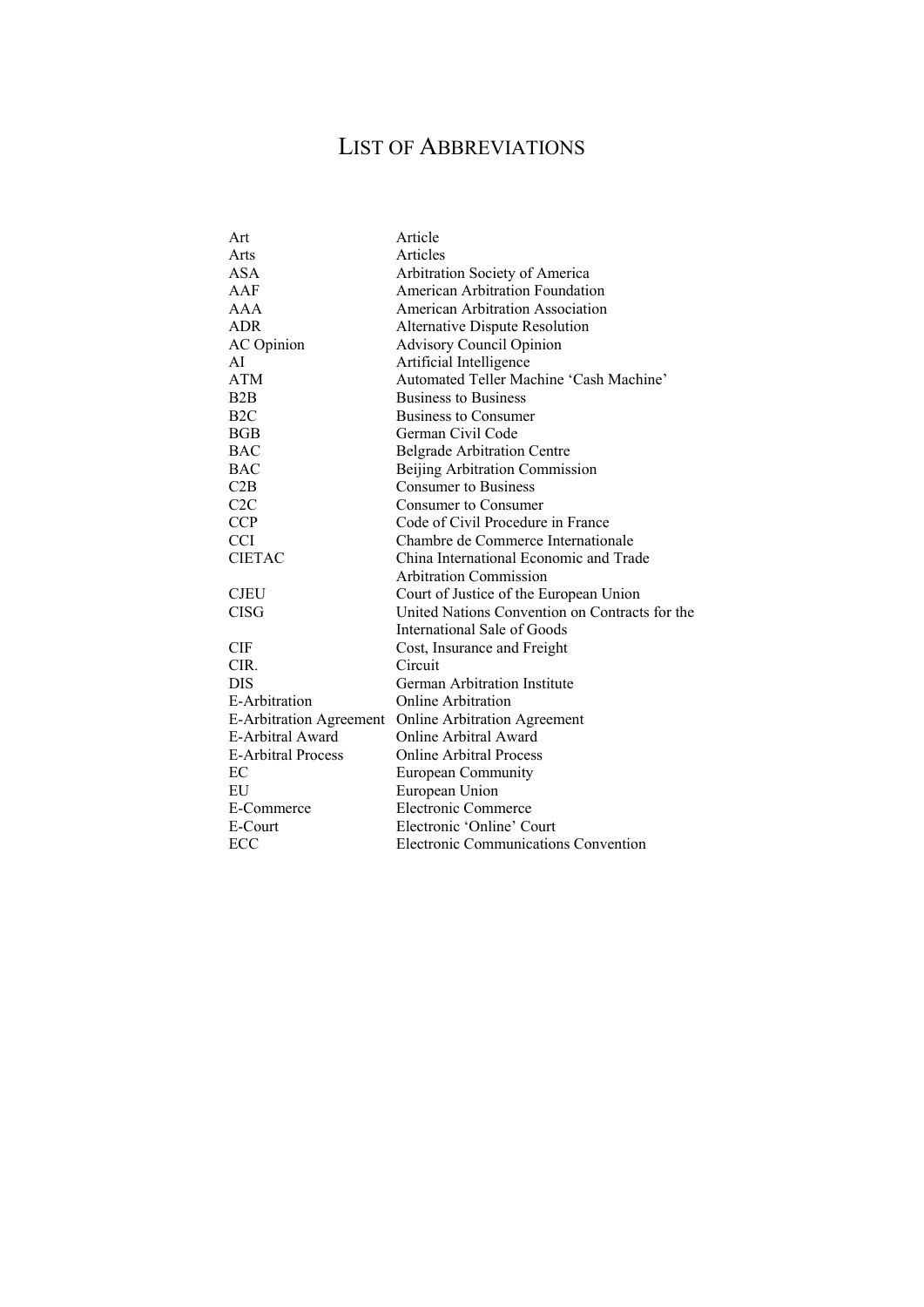xxiv List of Abbreviations

| <b>ECAF</b>      | <b>Electronic Case Filing</b>                 |
|------------------|-----------------------------------------------|
| EDI              | Electronic Data Interchange                   |
| E-Hearing        | Electronic 'Online' Hearing                   |
| E-Mail           | Electronic Mail                               |
| <b>E-Markets</b> | Electronic 'Online' Markets                   |
| E-Shop           | Electronic 'Online' Shop                      |
| E-Service        | Electronic 'Online' Service                   |
| E-Signature      | Electronic Signature                          |
| <b>ESIGN</b>     | Electronic Signature in Global and National   |
|                  | Commerce Act in the USA                       |
| E-Notification   | Electronic 'Online' Notification              |
| E-Banking        | Electronic 'Online' Banking                   |
| E-Payment        | Electronic 'Online' Payment                   |
| E-Checks         | <b>Electronic Checks</b>                      |
| E-Document       | Electronic Document                           |
| E-Terms          | <b>Electronic Terms</b>                       |
| <b>ECF</b>       | <b>Electronic Court Filing</b>                |
| E-Communications | <b>Electronic Communications</b>              |
| <b>ECOSOC</b>    | United Nations Economic and Social Council    |
| E-Discovery      | <b>Electronic Discovery</b>                   |
| Et al            | And Others                                    |
| E-STJ            | System for Electronic Filing of Law Suits and |
|                  | Submissions in Brazilian Courts               |
| E-Filing         | <b>Electronic Filing</b>                      |
| <b>EEA</b>       | European Economic Area                        |
| Fax              | Facsimile Machine                             |
| FAA              | <b>Federal Arbitration Act</b>                |
| F.R.             | Federal Republic                              |
| Fintech          | <b>Financial Technology</b>                   |
| G <sub>2</sub> C | Government to Consumer                        |
| G2B              | Government to Business                        |
| <b>GLICA</b>     | Greek Law on International Commercial         |
|                  | Arbitration                                   |
| <b>GCCP</b>      | Greek Code of Civil Procedure                 |
| GCC              | Greek Civil code                              |
| <b>GTC</b>       | General Terms and Conditions                  |
| <b>ICCA</b>      | International Council for Commercial          |
|                  | Arbitration                                   |
| <b>ICANN</b>     | Internet Corporation for Assigned Names and   |
|                  | Numbers                                       |
| <b>IBA</b>       | <b>International Bar Association</b>          |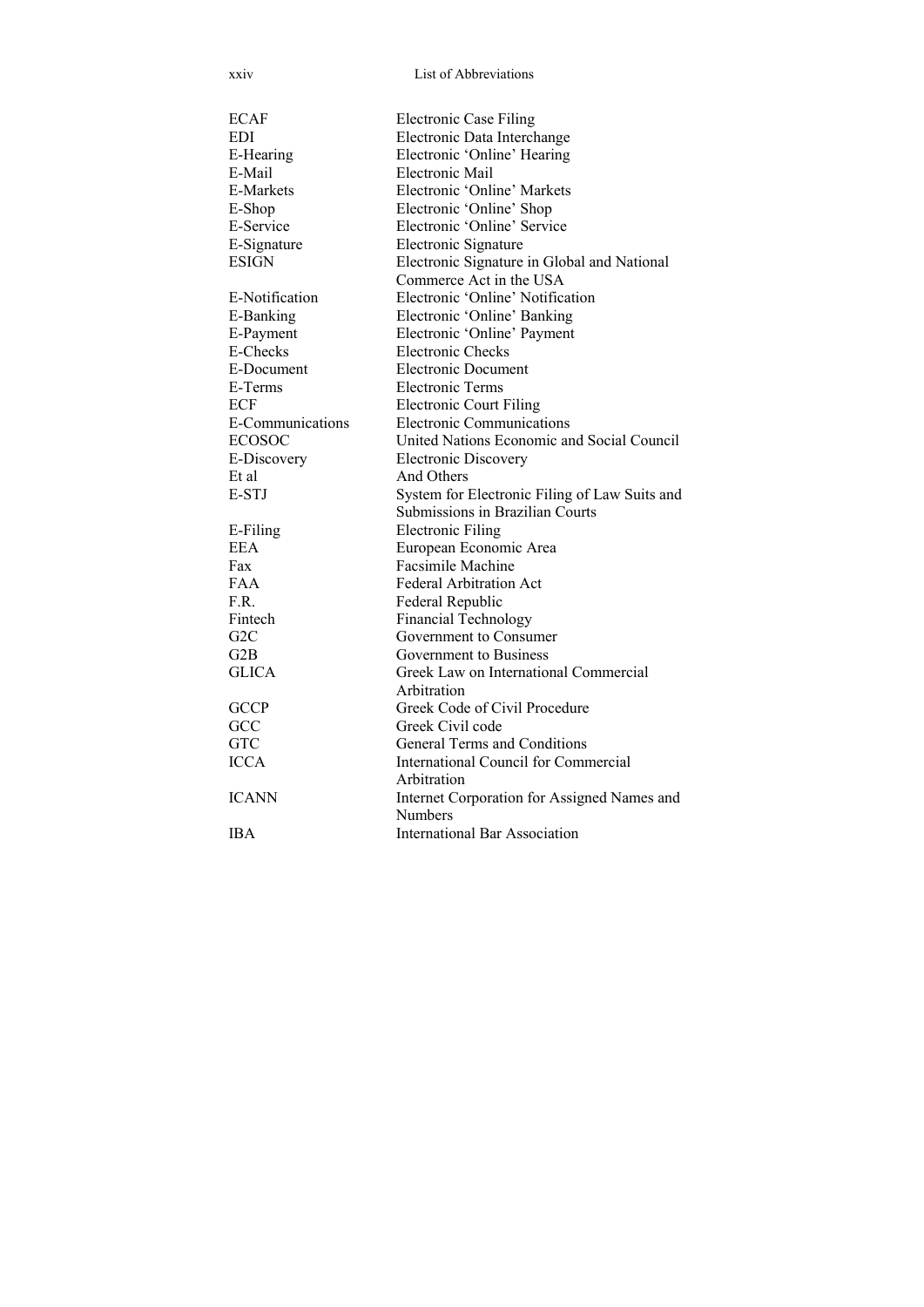| <b>ICA</b>     | <b>International Commercial Arbitration</b>   |
|----------------|-----------------------------------------------|
| <b>ICDR</b>    | International Centre for Dispute Resolution   |
| <b>ICSID</b>   | International Centre for the Settlement of    |
|                | <b>Investment Disputes</b>                    |
| ICC            | International Chamber of Commerce             |
| <b>IBAN</b>    | <b>International Bank Account Number</b>      |
| <b>ICAC</b>    | International Commercial Arbitration Court in |
|                | the Russian Federation                        |
| Infra          | <b>Below</b>                                  |
| Int'l Law      | International Law                             |
| IT             | <b>Information Technology</b>                 |
| IP             | <b>Intellectual Property</b>                  |
| <b>LCIA</b>    | London Court of International Arbitration     |
| M-Payment      | Mobile Payment                                |
| MLEC           | Model Law on Electronic Commerce              |
| <b>MLES</b>    | Model Law on Electronic Signatures            |
| Med/Arb Clause | Multi-Tiered Dispute Resolution Clause        |
| <b>NCCP</b>    | New Code of Civil Procedure in France         |
| NYC            | New York Convention on the Recognition and    |
|                | <b>Enforcement of Foreign Arbitral Awards</b> |
| No.            | Number                                        |
| <b>NSCGJ</b>   | Set of Rules on Internal Affairs and Judicial |
|                | Communications in Sao Paulo State/Brazil      |
| <b>ODR</b>     | Online Dispute Resolution                     |
| <b>ODRPs</b>   | <b>Online Dispute Resolution Providers</b>    |
| <b>OECD</b>    | Organization for Economic Co-operation and    |
|                | Development                                   |
| <b>PCA</b>     | Permanent Court of Arbitration                |
| P              | Page                                          |
| Para           | Paragraph                                     |
| <b>PR</b>      | People Republic                               |
| <b>RAA</b>     | Russian Arbitration Association               |
| R\$            | <b>Brazilian Real</b>                         |
| <b>RICO</b>    | Racketeer Influenced and Corrupt              |
|                | Organizations Act in the USA                  |
| Sec            | Section                                       |
| $\S$           | Section                                       |
| Supra          | Above                                         |
| <b>SMS</b>     | Short Message Service                         |
| <b>SHIAC</b>   | Shanghai International Arbitration Centre     |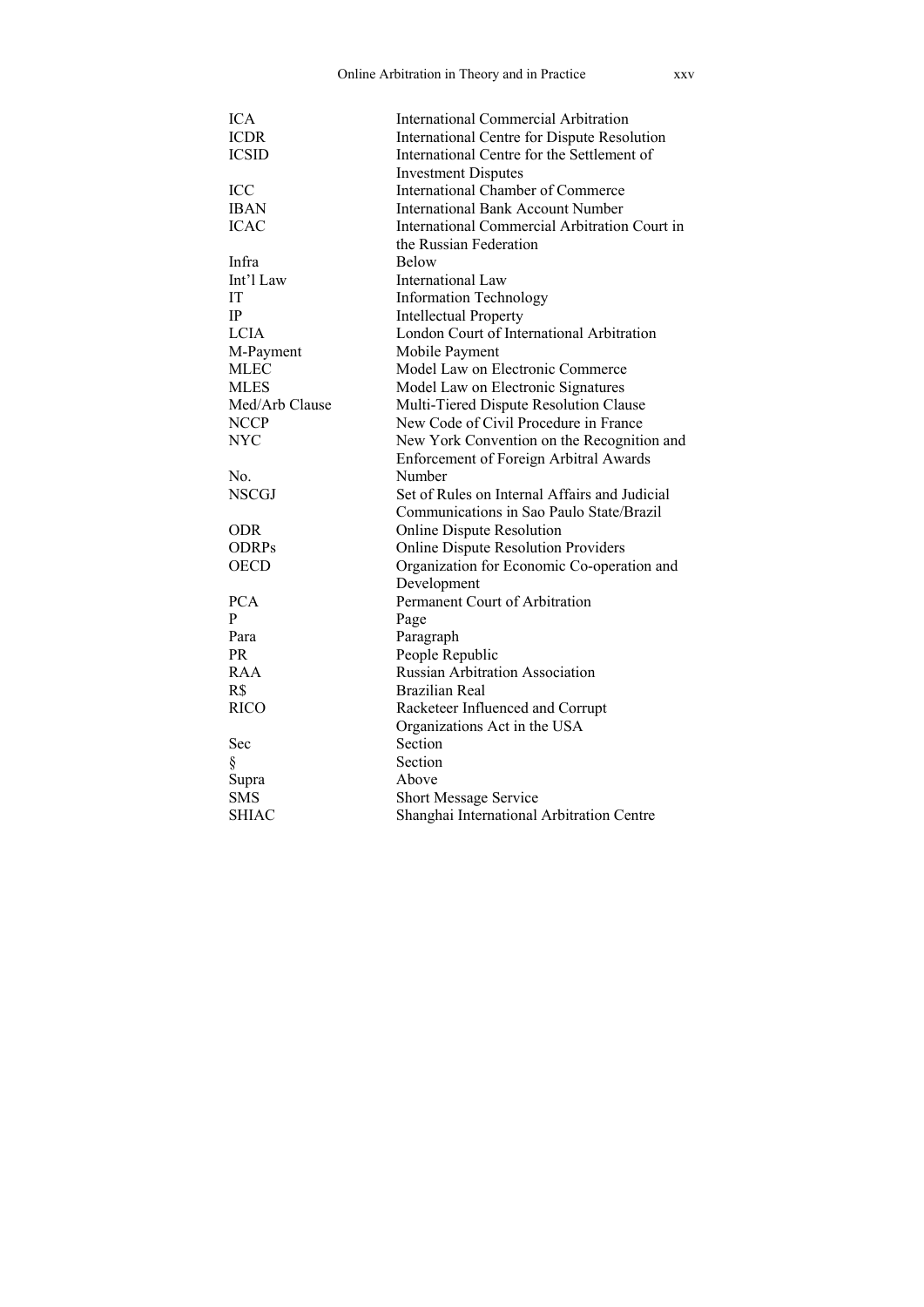| xxvi            | List of Abbreviations                                                |
|-----------------|----------------------------------------------------------------------|
| <b>STJ</b>      | Superior Tribunal de Justiça, Superior Court of<br>Justice in Brazil |
| <b>SMEs</b>     | Small and Medium Enterprises                                         |
| <b>SZAC</b>     | <b>SHENZHEN Arbitration Commission in China</b>                      |
| <b>TOR</b>      | Terms of Reference                                                   |
| <b>UNCITRAL</b> | United Nations Commission on International<br>Trade Law              |
| <b>UNIDROIT</b> | International Institute for the Unification of<br>Private Law        |
| <b>UDRP</b>     | Uniform Domain Name Dispute Resolution<br>Policy                     |
| <b>UETA</b>     | Uniform Electronic Transaction Act                                   |
| <b>UAE</b>      | United Arab Emirates                                                 |
| U.N.T.S         | <b>United Nations Treaty Series</b>                                  |
| U.S. A          | United States of America                                             |
| U.K.            | United Kingdom                                                       |
| Vol.            | Volume                                                               |
| <b>VIAC</b>     | Vienna International Arbitration Centre                              |
| <b>WTO</b>      | World Trade Organization                                             |
| <b>WIPO</b>     | World Intellectual Property Organization                             |
| WU              | Western Union                                                        |
| YB.             | <b>Yearbook Commercial Arbitration</b>                               |
| ZPO             | Zivilprozeßordnung "German Code of Civil<br>Procedure"               |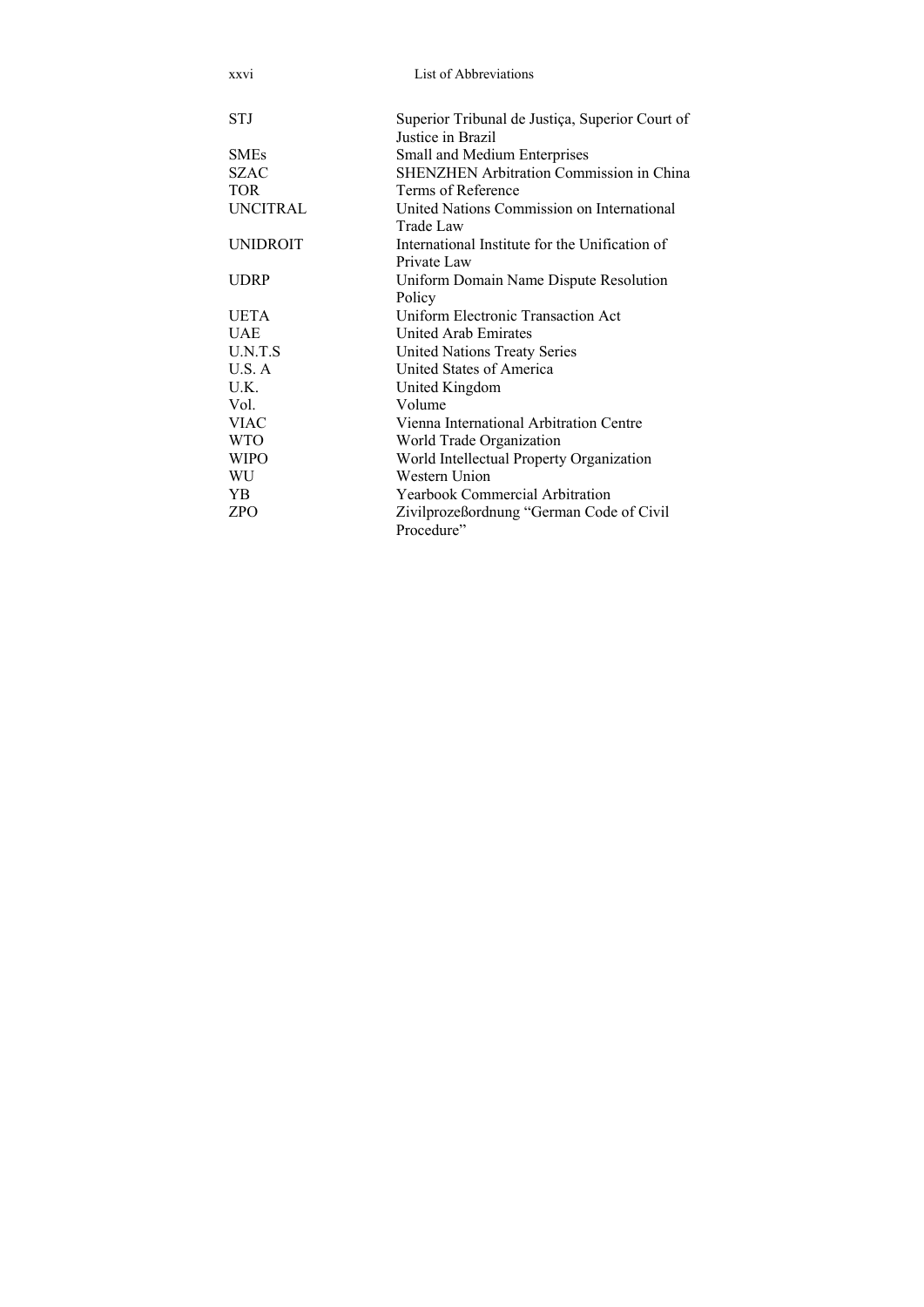## CHAPTER ONE\*

## CROSS-BORDER ELECTRONIC COMMERCE TRANSACTIONS IN THEORY AND IN PRACTICE1

#### **A. Introduction**

The use of the Internet has become one of the main features of international commercial transactions. Electronic commerce, also known as ("e-commerce" or "e-business") combines both technology and commerce. E-commerce is one of the main attributes of the knowledge economy, as well as one of the main applications of information and communication technologies ("ICTs"). Additionally, e-commerce is an integral part of the digital economy, $2$  which is based on both e-commerce and ICTs. For example, e-commerce includes: advertising and selling products online, i.e., a commercial transaction is concluded and performed, in most cases, over the Internet. These kinds of transactions are called "e-commerce transactions" and include Business to Business ("B2B") and Business to Consumer ("B2C") transactions.

The world has evolved in the last three decades towards using ecommerce instead of traditional commerce. E-commerce helps parties from different countries to agree via the Internet on their commercial

1

<sup>\*</sup> This chapter has been published with the permission of Cambridge Scholars Publishing in VINDOBONA Journal of International Commercial Law and Arbitration, (2016) 20 VJ (1).

<sup>&</sup>lt;sup>1</sup> This chapter mainly focuses on electronic commerce from a legal perspective. It partially highlights electronic commerce from both managerial and technological perspectives. For more information on electronic commerce from managerial and technological perspectives see Efraim Turban, David King, and Jae K. Lee, Electronic Commerce 2004: A Managerial Perspective, 3<sup>rd</sup> edition, New Jersey, Pearson Education, Inc., 2004.<br><sup>2</sup> On the digital economy and the impact of the digital technologies on changing

the economy see: Information Economy Report 2017: Digitalisation, Trade and Development, United Nations Conference on Trade and Development (United Nations, UNCTAD/IER/2017/Corr/1).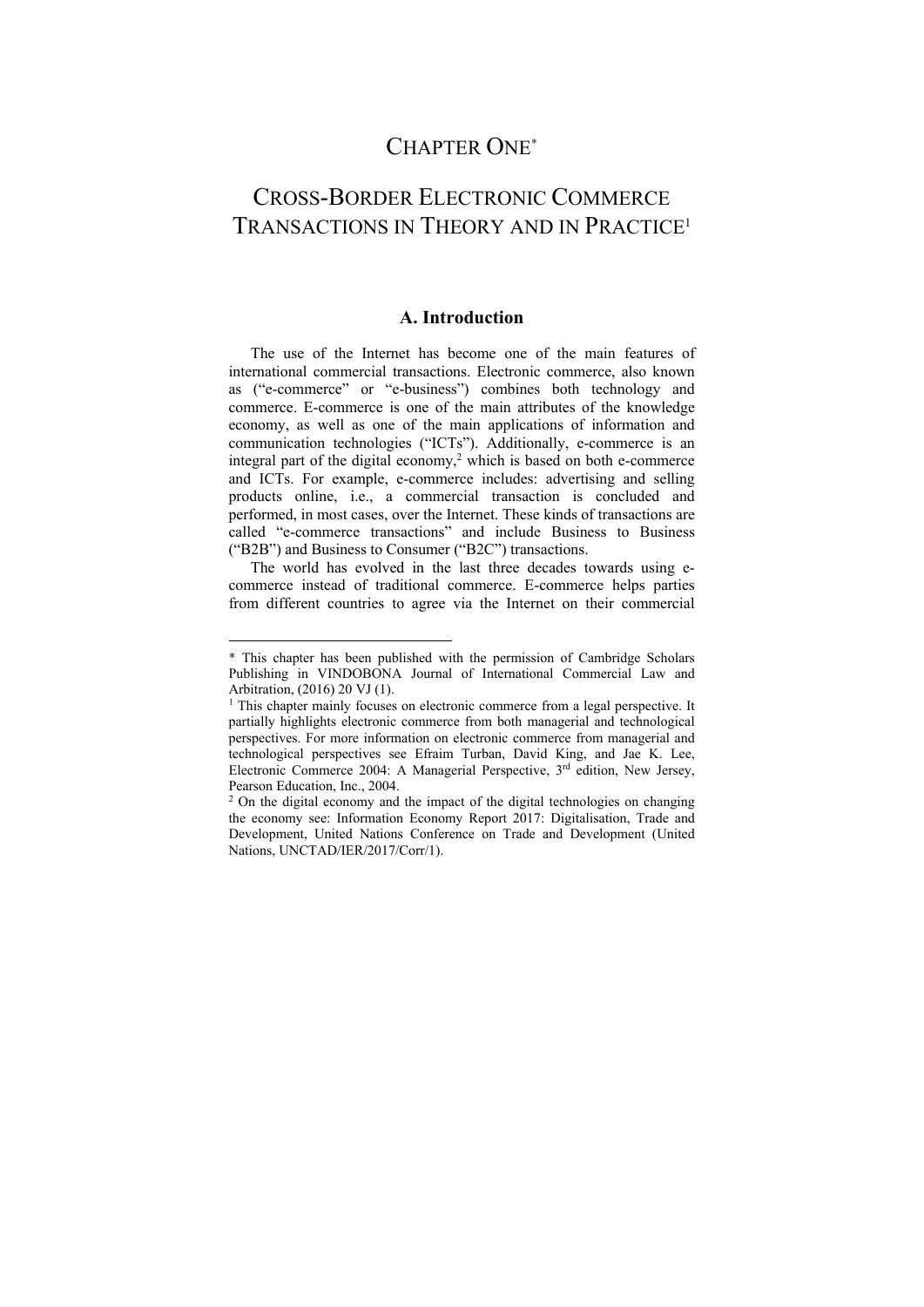transaction, especially through online markets ("e-markets") such as eBay3 where traders, individuals, companies, sellers, brokers or buyers can communicate and transact online.

Traders, therefore, must have online shops ("e-shops" or "e-stores") where they can advertise, sell and distribute their products to consumers. The payment of a transaction is possible and admissible via e-payment systems, including credit, debit, or pre-paid cards which can be either real or virtual, as we will see later.

In this context, e-commerce transactions, which include all kinds of transactions such as advertising, sale and distribution of services and

 $\overline{a}$ 

<sup>&</sup>lt;sup>3</sup> For example, eBay is deemed as "information society service" in accordance with EU's Electronic Commerce Directive of 2000. This term 'information society service' is defined as "any service normally provided for remuneration at a distance, by means of electronic equipment for the processing (including digital compression) and storage of data, at the individual request of a recipient of the service", available at: <http://www.ebay.com>. In practice, in *L'Oréal SA v eBay International AG (Case C-324/09 of 12 July 2011)*, L'Oréal commenced litigation against eBay (UK) and sellers on eBay for selling L'Oréal products without L'Oréal's consent. One question considered by the court concerned eBay's potential liability. The UK High Court accepted that eBay is the operator of an online marketplace, an information society service. The UK High Court in 2009 asked the Court of Justice of the European Union ("CJEU") to provide a preliminary ruling on several questions that relate to the above case. The CJEU concluded, *inter alia*, that: "The third sentence of Article 11 of Directive 2004/48/EC of the European Parliament and of the Council of 29 April 2004 on the enforcement of intellectual property rights must be interpreted as requiring the Member States to ensure that the national courts with jurisdiction in relation to the protection of intellectual property rights are able to order the operator of an online marketplace to take measures which contribute, not only to bringing to an end infringements of those rights by users of that marketplace, but also to preventing further infringements of that kind. Those injunctions must be effective, proportionate, and dissuasive and must not create barriers to legitimate trade". The CJEU decision is available at:

<sup>&</sup>lt;http://curia.europa.eu/juris/document/document.jsf?docid=107261&doclang=en>. (Accessed 04.05.2018). Also, in *Google France SARL and Google Inc. v. Louis Vuitton Malletier SA and others (Joined Cases C-236/08 to C-238/08 of 23 March 2010)*, the Court of Cassation of France asked the CJEU whether Google Search fell within the definition of an "information society service". In its ruling, the CJEU concluded, *inter alia*, that: "an internet referencing service constitutes an information society service consisting in the storage of information supplied by the advertiser". The CJEU also held that: "For a service to fall within the definition of an information society service there must be evidence that that service features all of the elements of that definition". On this decision see:

<sup>&</sup>lt;http://eurlex.europa.eu/LexUriServ/LexUriServ.do?uri=CELEX:62008CJ0236:E N:PDF>. (Accessed 04.05.2018).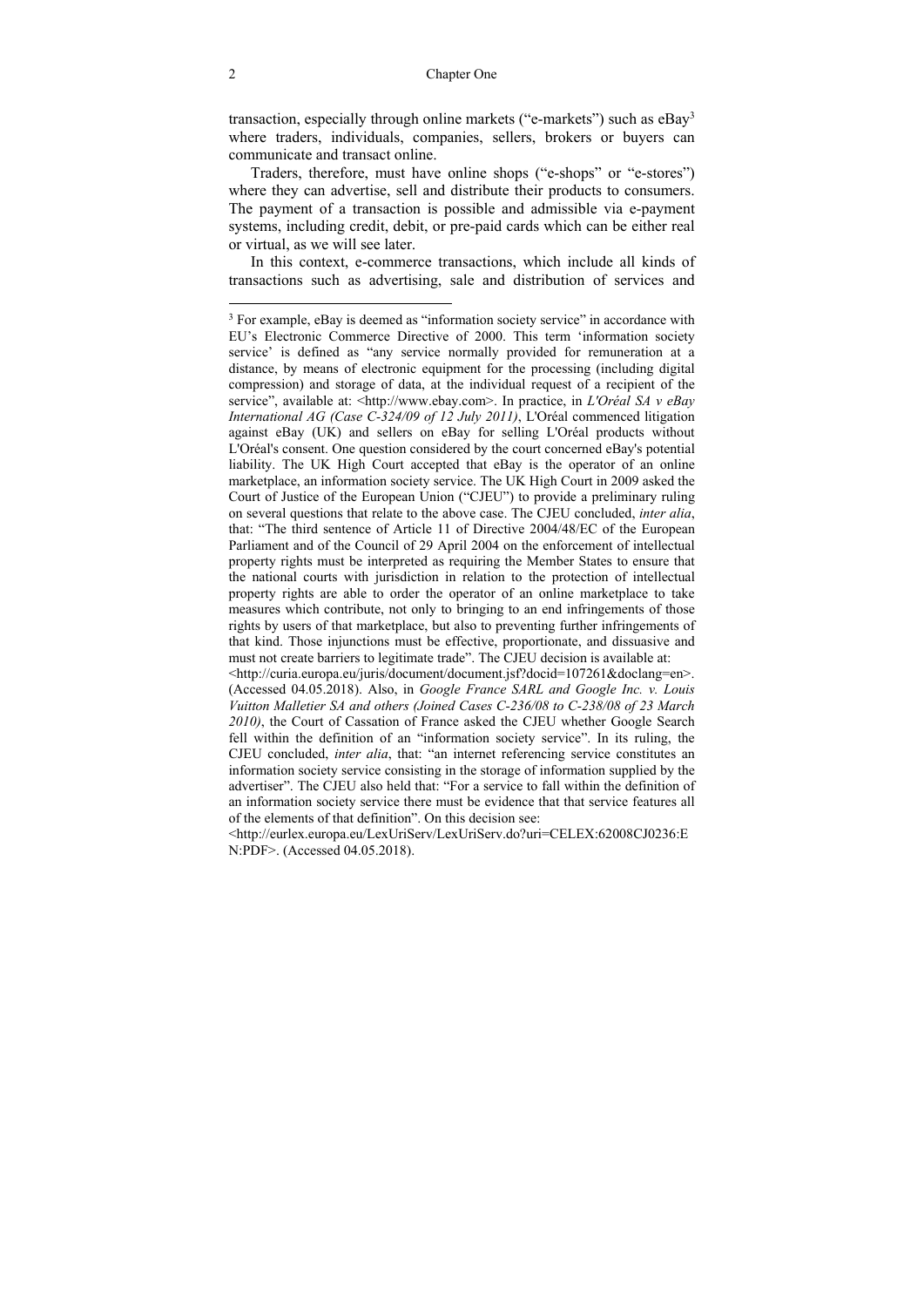products via the Internet,<sup>4</sup> relate to technology, i.e., e-commerce includes all forms of commercial transactions involving both companies and individuals that are based upon the processing and transmission of digitalised data. E-commerce may also include some free services that companies, or banks provide for clients, including online banking services provided by banks to clients, also known as "Internet banking" or "ebanking".

Through this e- banking service, clients can have an online bank account where they can:

- Perform some transactions such as transfer money online, either domestically or internationally through foreign currency transfer.
- Make payment through cheques online.
- Purchase products online using their bankcards.
- Top-up their prepaid mobile telephone balance.
- Access and modify the purchasing limits and ATM cash withdrawal limits for their bankcards.
- Pay specified utility bills online using simplified transfer from their accounts.
- Pay varying-amount monthly bills through online banking service, i.e., clients can authorise their service providers such as their mobile phone service provider to collect the amount from their accounts when payment is due, and for this purpose, they instruct the bank to permit the service provider to do so.

The number of e-commerce transactions has increased over the last three decades in most developed countries, as well as in some developing countries. This is because of the growth of the use of the Internet and other means of technology in commercial transactions.

#### **B. Electronic Commerce Contracts in Comparison to Traditional Commercial Contracts**

The formation of a traditional commercial contract is based on an offer made by one of the parties and an acceptance by the other party. Likewise, an electronic commercial contract has the same legal requirements applicable to a traditional commercial contract, including formation of a contract, obligations of parties to a contract, and termination of a contract. In an e-commerce contract, however, the form requirement is unimportant

 $\overline{a}$ 

<sup>4</sup> Examples of products distributed electronically: electronic books and music.